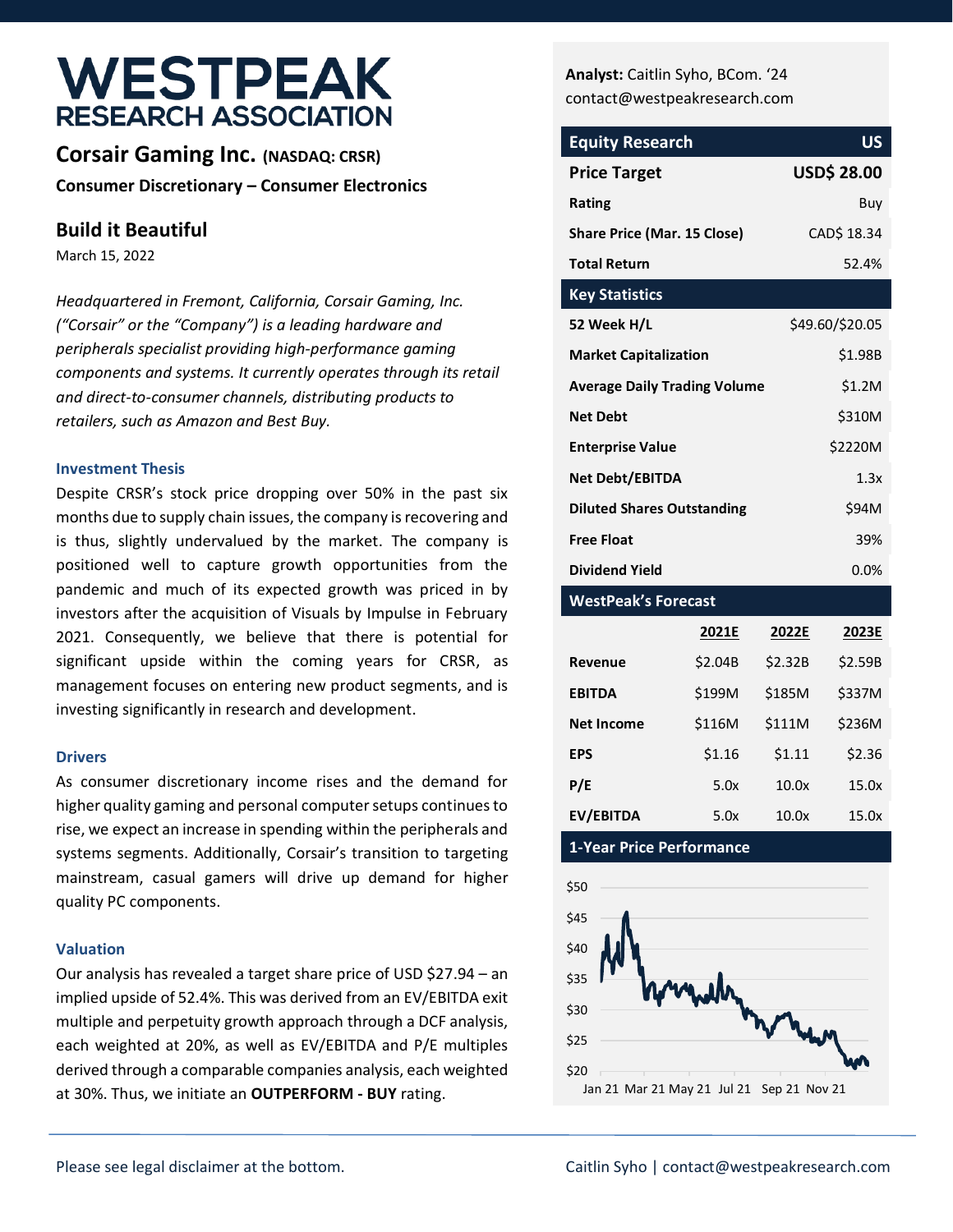

### **Business Overview/Fundamentals**

#### Company Overview

Corsair is a leading global innovator and provider of high-performance gaming components and systems. Founded in Fremont, California, its products span across a multitude of devices, including personal computers (PCs), console platforms, and streaming setups. The key products that the company is known for are high-performance computer memory, power supplies, coolers, and gaming keyboards. Corsair has designed and manufactured in this market for over two decades, with a sizable number of their products maintaining a number one U.S. market share position. According to data by the NPD group, it currently holds a 41.9% market share in the PC Components segment and an 18.3% market share in the peripheral segment.

It currently operates through retail or direct-to-consumer channels. Within the retail channel, Corsair's products are directly distributed to retailers, such as Amazon and Best Buy, through its key distributors.



#### **Corsair Stock Price & Volume**

**Major Events**

### **Product Segments**

#### Gamer and Creator Peripherals

This product segment Includes high-performance gaming keyboards, mice, headsets, controllers, and streaming gear including capture cards, Stream Decks, USB microphones, studio accessories, and EpocCam software, as well as coaching and training services, among others. This segment had net revenue growth of 83.4%, in 2020, driven by sales of Elgato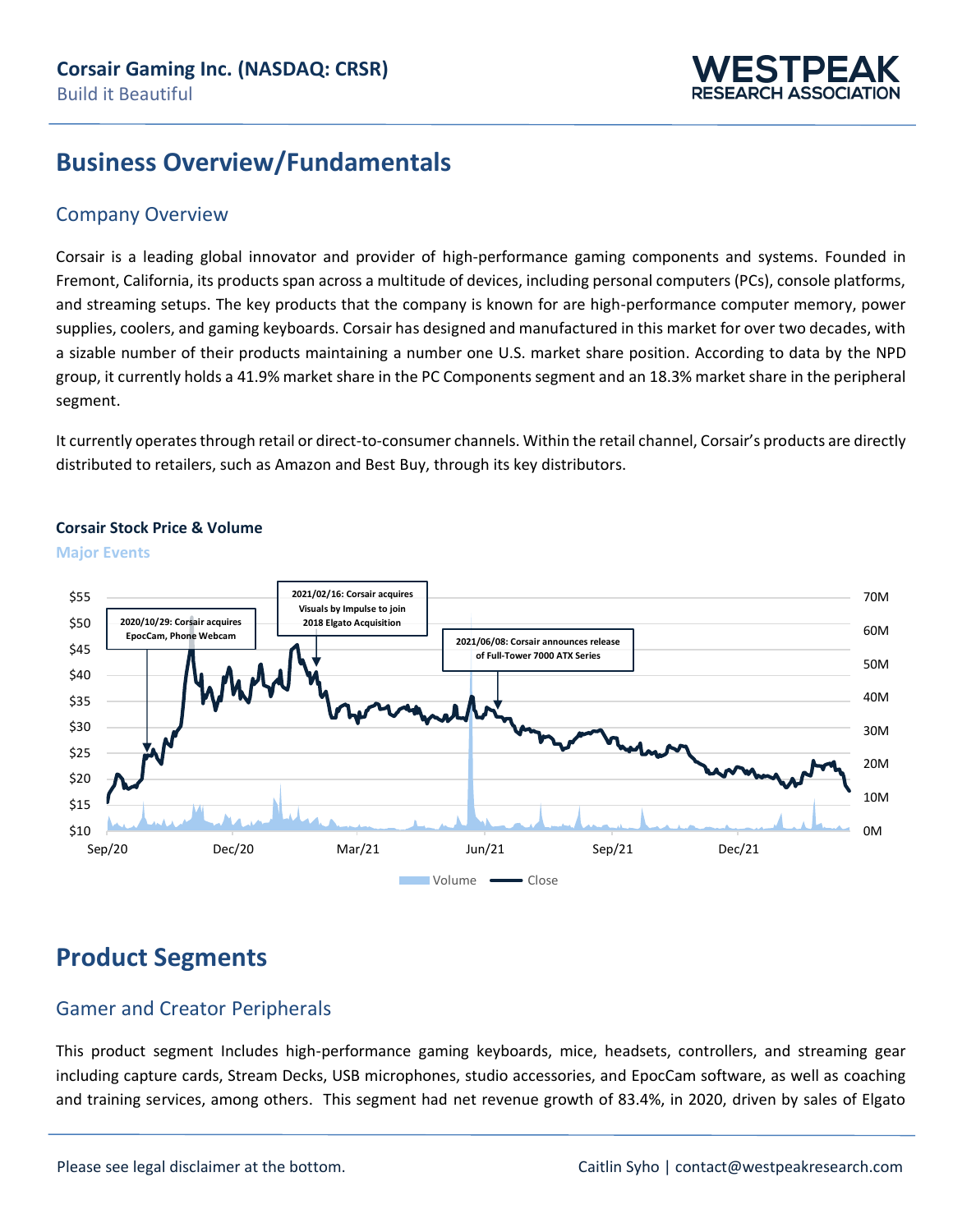### **Corsair Gaming Inc. (NASDAQ: CRSR)** Build it Beautiful



branded streaming products, gaming chairs, headsets, and the contribution from SCUF. The peripherals segment comprised 31.7% of total net revenue in FY2020.



#### Gaming Components and Systems

This product segment includes high-performance power supply units, or PSUs, cooling solutions, computer cases, DRAM modules, as well as high-end prebuilt and custom-built gaming PCs, among others. There have been strong sales across all products, following the introduction of high-performing microprocessors by Intel and AMD and graphics cards by AMD and Nvidia. The segment gross profit was \$275.7 million, an increase of 92.9% year over year. The gross margin was 23.7%, an increase of 590 basis points, coupled with fewer promotional activities.

### PC Gaming Software

The proprietary iCUE software developed by Corsair and Elgato's streaming suite for content creators provides unified, intuitive performance, and aesthetic control and customization across their respective product families.

#### Acquisitions and Subsidiaries

Corsair acquired Origin PC Corporation in July of 2019, a company that specializes in hand-built, personalized, high-end gaming PCs. In December 2019, it acquired SCUF Holdings Inc. and its subsidiaries. SCUF Gaming, launched in 2011, manufactures modular controllers, which players can customize to their individual preferences. It has an expansive portfolio and several partnerships within the eSports space, including being a licensing partner of Activision for Call of Duty. The addition of Origin and SCUF's products enhanced and expanded Corsair's product offerings within PC and console gamers, respectively. In August of 2020, Corsair acquired EpocCam to enhance the Elgato streaming camera software offering. Gamer Sensei was acquired in October 2020 to offer gaming coaching services to a wide audience looking to improve their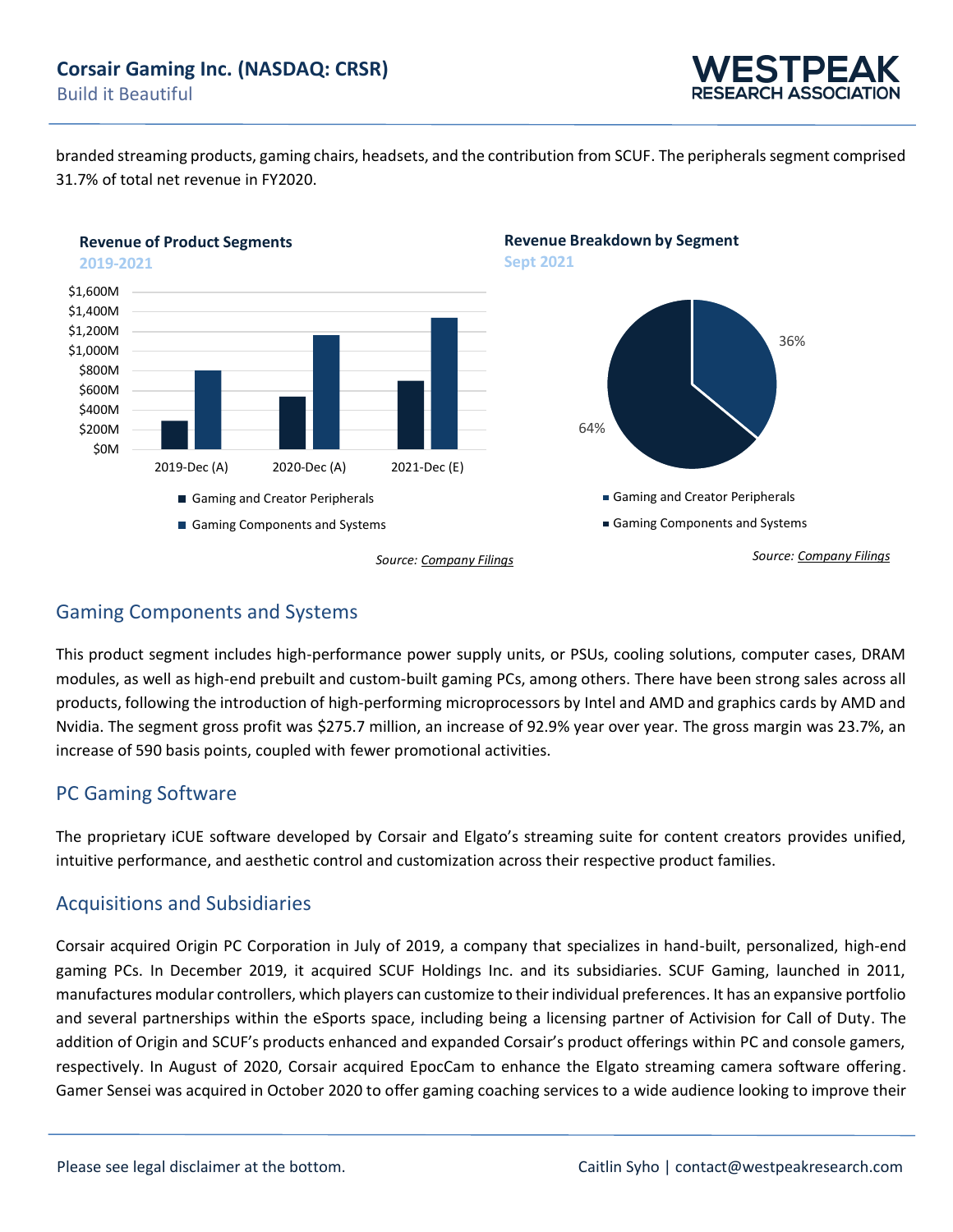ESTPE/

skills. In February 2021, Visuals by Impulse was acquired to provide creative services to streamers looking to professionalize the look of their broadcast. Origin is part of the gaming components and systems segment and SCUF, EpocCam, Gamer Sensei and VBI are part of the gamer and creator peripherals segment.



### **Company Strategy**

Due to Corsair's competitive pricing, advanced technology, and breadth of product variety, they have maintained a leading position within the PC components market, anticipating continued growth and expansion in additional categories as spending per participant on high-performance gaming gear increases. Corsair intends to leverage its brand, software integration and superior product quality to support a pricing premium in the gaming PC components category. Cooling solutions, PSUs, commanded the highest price premiums in the United States in 2020, 54%, 31%, and 29%, respectively. 25% of its existing engineering team are working on





software solutions, which will allow the company to introduce new products in the coming years. Expanding into new gear and services is Corsair's strategy to maintain its position within the market, as the company has successfully entered several new gear categories and has followed customers' changing needs.

The Asia Pacific region is a significant long-term growth opportunity and Corsair has recently invested in its local sales force and regional management to build out distributor networks and retail partnerships. Additionally, Corsair intends to make significant marketing investments in leading streamers, social media influencers and eSports teams. Corsair is also prioritizing investment in creating innovative gaming and streaming gear and related software to enhance the customer experience by delivering top-notch technology. Management plans to continue to pursue scope deals to diversify product offerings within new segments, as well as scale deals, to strengthen its capabilities in existing segments and broaden Corsair's end-user base. The acquisitions of Origin and SCUF in 2019 are two companies whose sales are primarily generated through direct-to-consumer channels. Management believes that direct-to-consumer sales represent a significant driver of growth by facilitating market penetration across all its product categories. Thus, a proposed goal is for 15% of Corsair's revenue to come through a direct-to-consumer experience by 2023.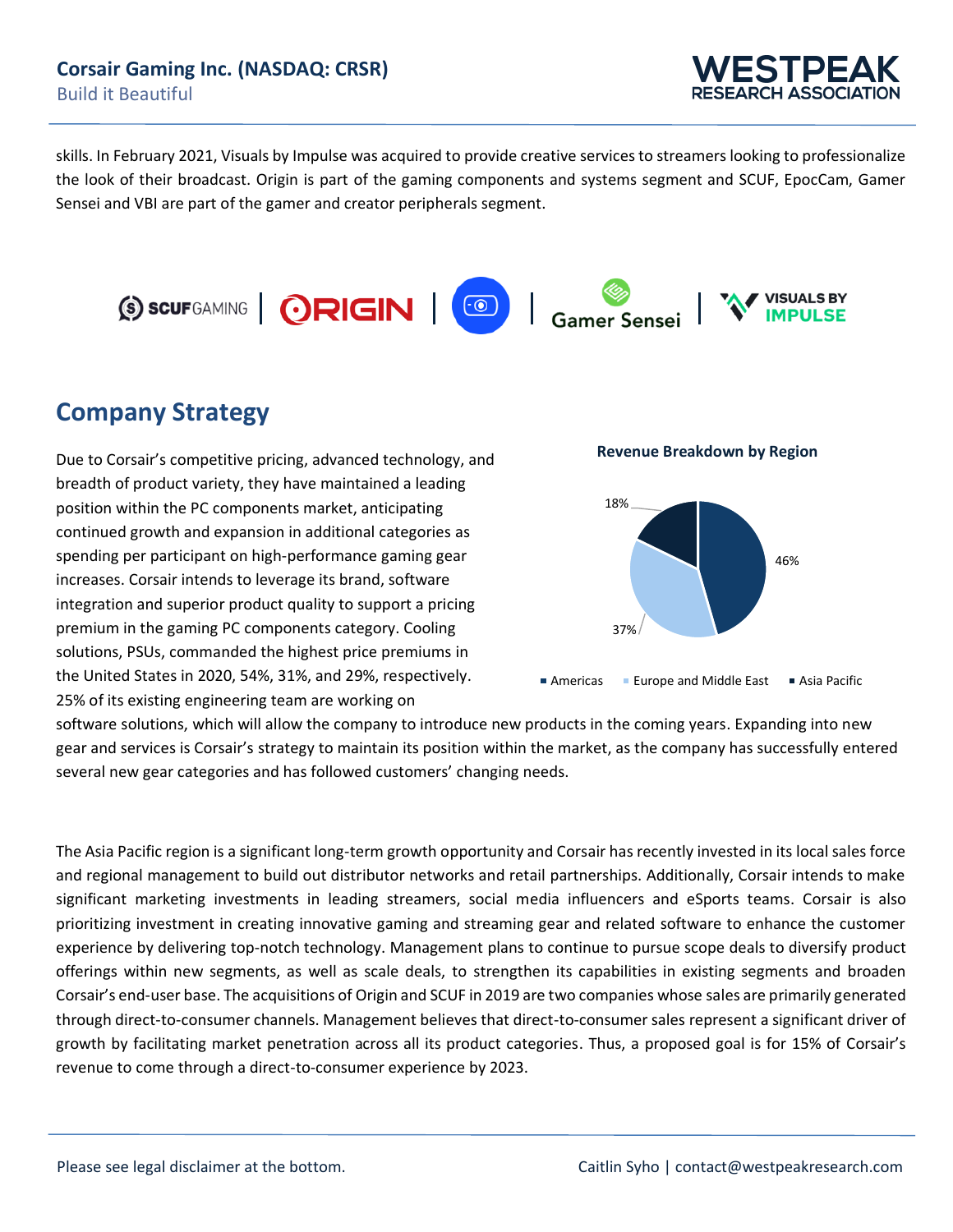

### **Environmental, Social & Governance**

#### Environmental

Corsair's ESG Risk Rating is 22.7, which is medium risk relative to its competitors in the space. As Corsair's operations, properties, and the gear sold are subject to a variety of U.S. and foreign environmental laws, air emissions, wastewater discharge, management and disposal of hazardous materials are subject to similar compliance restrictions as other manufacturers of computer components.

#### Social

Corsair's core mission is to empower people, remove barriers, and change lives for the better. Ultimately, they have focused on partnering with several non-profit organizations to target in which the company can make a significant positive impact. Additionally, Corsair is heavily focused on Diversity & Inclusion within its workforce and Community Involvement. Corsair has matched employee donations to prominent groups such as BLM, UNCF, and Thurgood Marshall College. Women are also frequently undervalued in gaming and tech industries, which Corsair directly targets this issue by funding on-campus clubs to help women network with gaming professionals, gain technical skills, and organize gamejams.

#### Governance

To quantitatively evaluate Corsair's Governance measures against the wider market, we investigated the ISS Governance Score. The ISS Governance Score is based on four key factors: audit board, shareholder rights, and executive compensation. The lower the rating, the better as 1 is considered the highest score and 10 is the lowest possible score. The pillar scores are Audit: 9; Board: 10; Shareholder Rights: 7; Compensation: 8. EagleTree controls a majority of voting power for Corsair's outstanding stock, and as a result, Corsair is a "controlled company" within the meaning of the corporate governance standards of the Nasdaq Global Select Market. Under these rules, Corsair may not elect to comply with certain corporate governance requirements. In the event that Corsair ceases to be a "controlled company", and its shares are listed on the Nasdaq, it will be required to comply with provisions within the applicable transition periods.

### **Industry Analysis**

Corsair Gaming Inc. primarily operates in the gaming and creator streaming gear market, providing for casual gamers and e-sport professionals. The global gaming PC and streaming gear markets (including peripherals, components and prebuilt PCs and laptops specifically designed for PC gaming), totalled approximately \$36 billion in 2019, according to Jon Peddie Research. Much of entry-level revenue is coming from new gamers entering the space, as Corsair directly targets individuals looking to personalize their builds and upgrade specific specifications. PC gamers spent \$953 on average in 2019, representing 46% of global spending on gaming PCs, and this market has grown at a 14% compounded annual growth rate from 2012 to 2019. The development and manufacturing of consoles and accessories constitute a notable share of the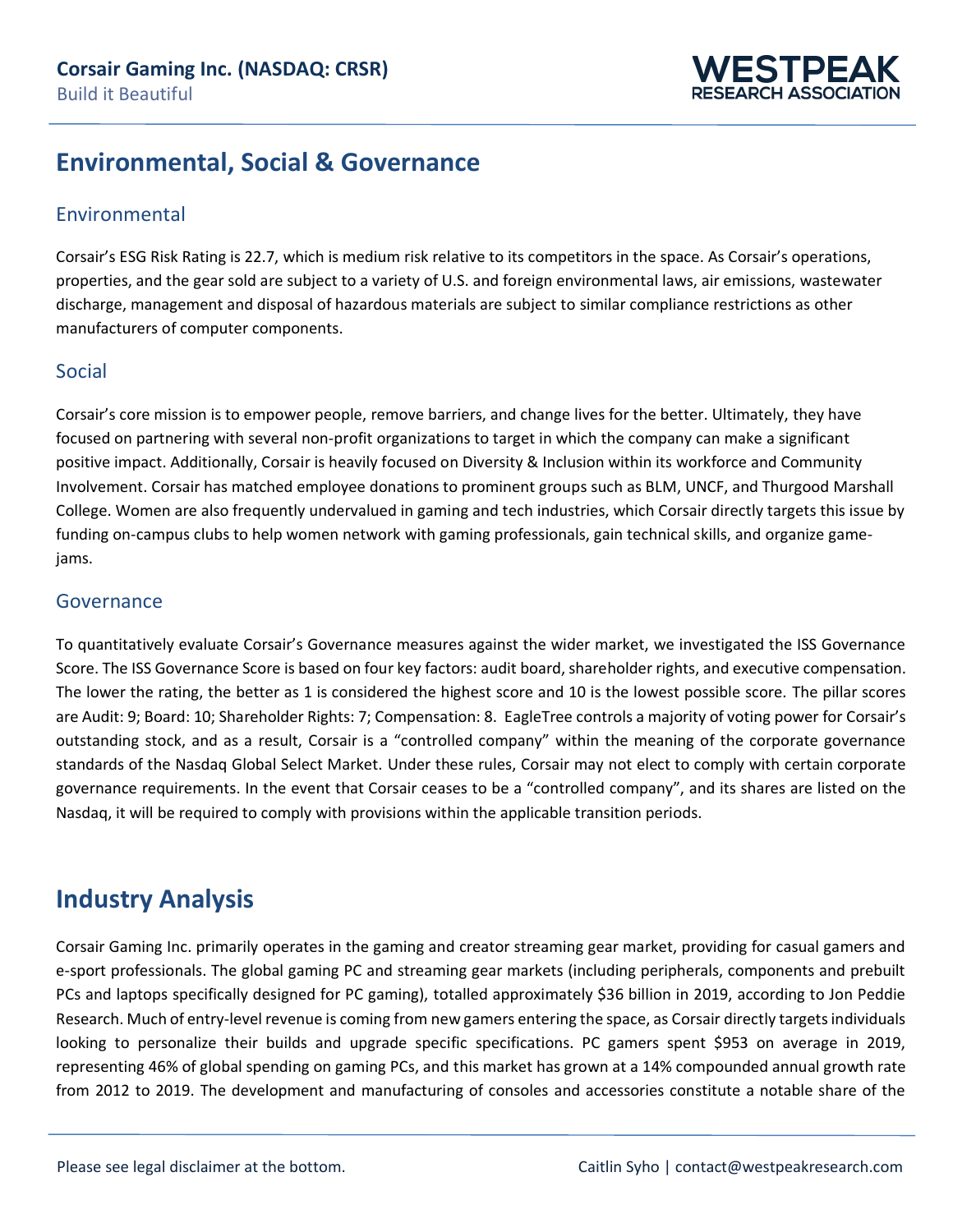**2012-2024**



gaming industry. Corsair is directly capitalizing on the growing trend, as gaming spans across a multitude of devices that its products service.

Advancing technology has induced rapid growth within the gaming industry, with the increasing availability of high-quality gaming interfaces, along with reduced hardware distribution requirements. Throughout the COVID-19 pandemic, the gaming industry experienced rapid growth in demand, as consumers began to turn to video games as a source of entertainment, socialization, and entertainment. PC gamers spent \$953 on average in 2019, representing 46% of global spending on gaming PCs, and this market has grown at a 14% compounded annual growth rate from 2012 to 2019.



#### **Global Video Game Market Value (\$US billions)**

#### *Source[: Statista](https://www.statista.com/statistics/246888/value-of-the-global-video-game-market/)*

Corsair is the leading player in gaming components across each of their product segments. Specifically, in the gaming peripherals market, Corsair has increased its US market share from 5.0% in December 2012, to 15.5% in December 2020. According to Expert Market Research, the global gaming peripherals market size reached a value of almost USD 2.85 billion in the year 2020. The market is further expected to grow at a CAGR of 8% between 2021 and 2026 to reach a value of almost USD 4.5 billion by 2026. Additionally, for the twelve months ended December 2020, Corsair had number two U.S. market share in gaming computer cases with an 18% market share, and number one U.S. market share in cooling solutions with a 48% market share, power supply units (PSUs) with a 37% market share and high-performance memory with a 55% market share. The global PC Power Supply market was valued at 782.19 million USD in 2020 and will grow with a CAGR of 5.17% from 2020 to 2027. Corsair's extensive coverage amongst a multitude of gaming components, allows it to benefit the expansion of the gaming world. With its recent announcement to launch 75 new products and plans to accelerate that pace in the coming six months, it is foreseeable that year-to-date sales of gaming accessories will increase from the prior year of 12%.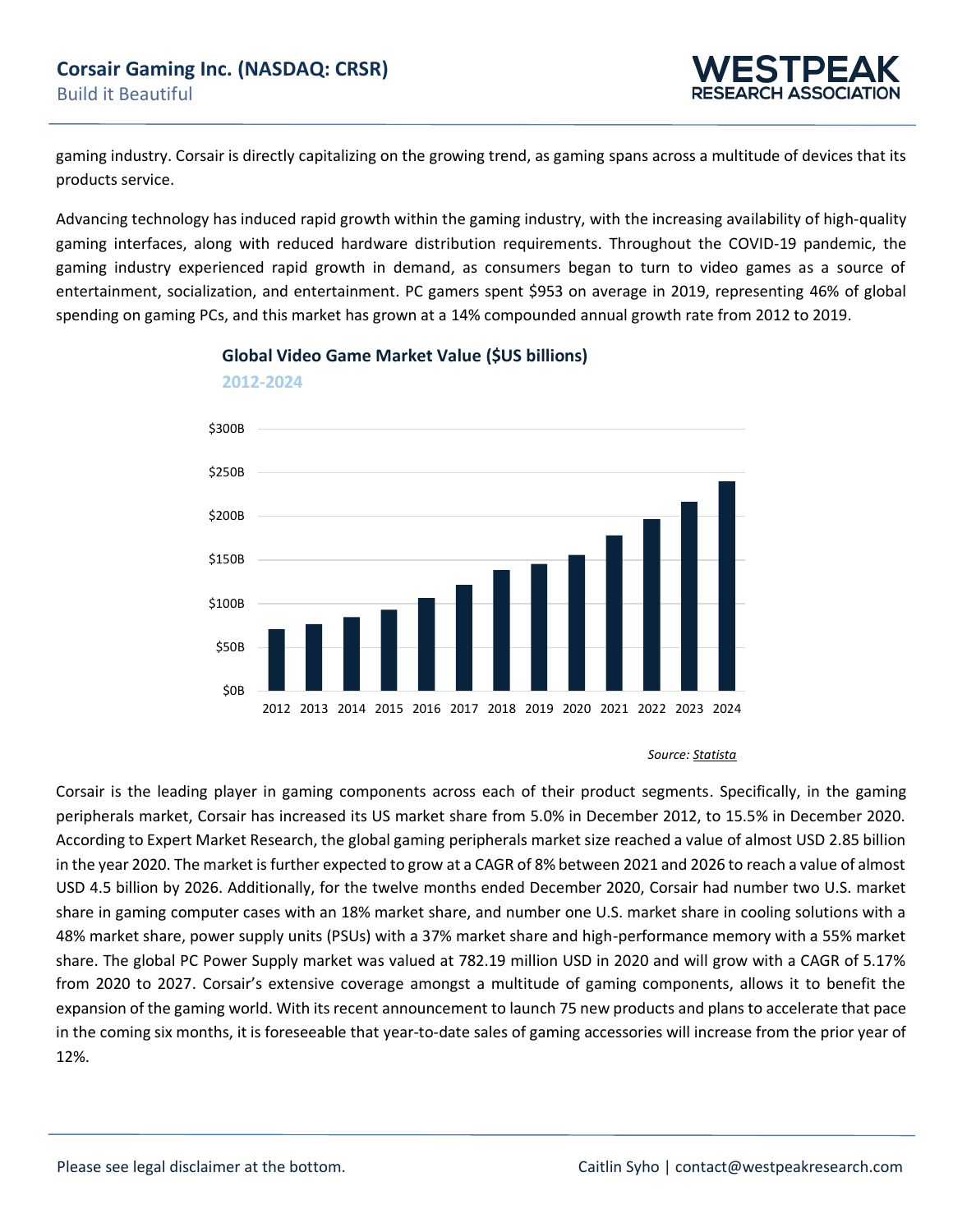Build it Beautiful





**62%** of dedicated PC Gamers use a desktop as their main gaming PC. Approximately 1/3 use self-built PCs.

*Source[: 2022 Investor Day Presentation](https://ir.corsair.com/static-files/33df6cfe-1746-46f5-8320-8db10f79eac3)*

#### **Drivers**

#### The proliferation of Streaming and Competitive Gaming

The global eSports and games streaming industry will be worth \$US 3.5 billion by 2025, rising from \$US 2.1 billion in 2021. This is one of the fastest-growing sub-segments in the global gaming sector, with a growth of over 70% over the next 4 years. Digital content creation has rapidly expanded the demand for personal computer accessories and gear. Gaming content creation and streaming are one of the most significant growth drivers for the industry, with over 40 million active gaming channels on YouTube in 2020, and over 27 billion live streaming hours watched across Twitch, Mixer, Huya, Douyu, YouTube Gaming and Facebook Gaming in 2020. Within the same year, the number of gaming video content viewers reached a record of 1.2 billion, representing a growth of more than 25% in gaming video content (GVC) revenue. With over ~6 million committed streamers across platforms, each purchasing an average of over \$240 in streaming gear in 2019.





*Source[: 2022 Investor Day Presentation](https://ir.corsair.com/static-files/33df6cfe-1746-46f5-8320-8db10f79eac3)*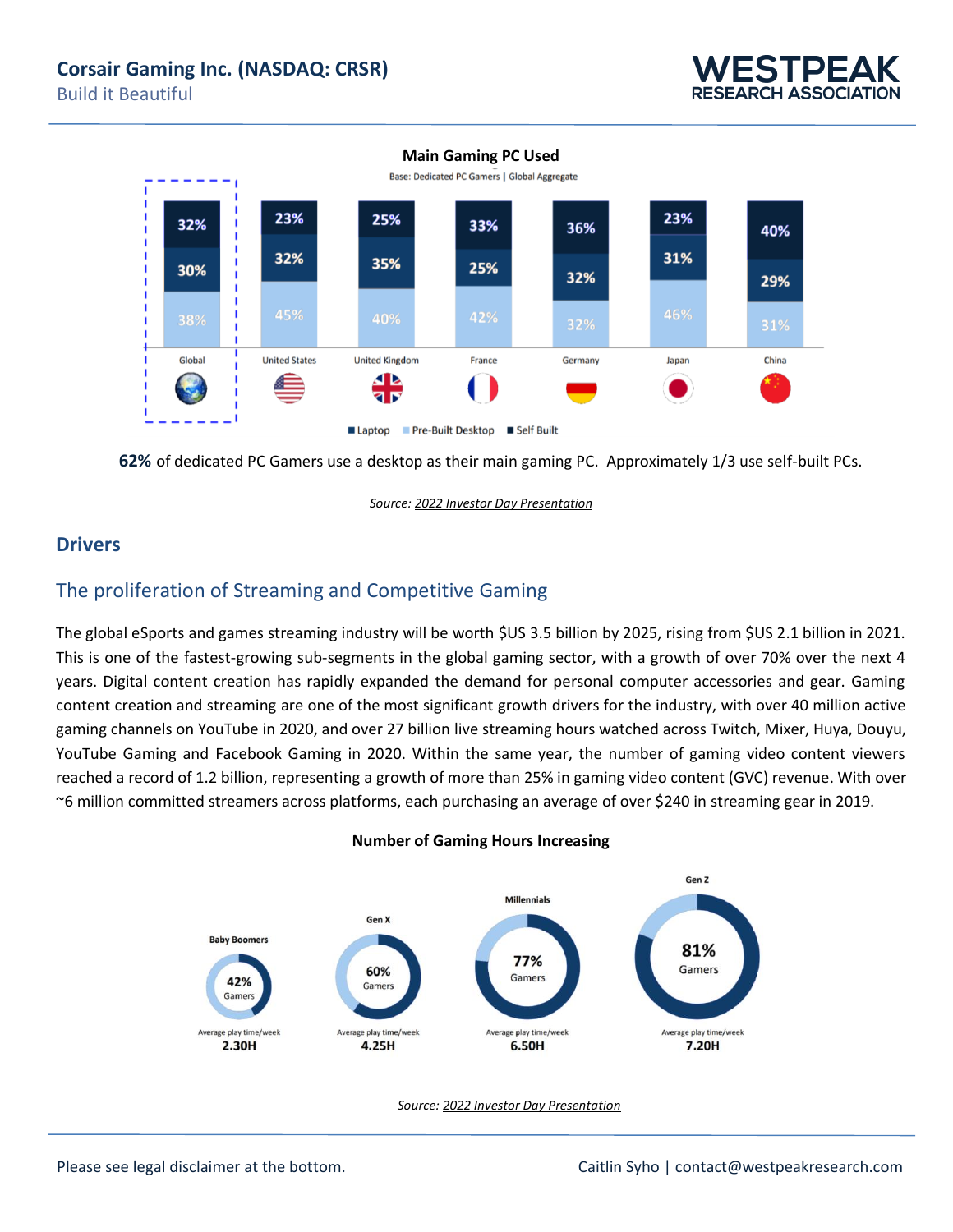#### Commercial Increase in Tech Upgrades

Applications for streaming gear that Corsair manufactures, include an extensive variety for digital creators, including podcasting, video blogging, interactive fitness, remote learning, work-from-home, etc. With increased hours in these activities by individuals, induced by the stay-at-home enforced restrictions throughout the pandemic, gamers are continuing to upgrade and buy new PCs and accessories. Throughout 2020, 64% of businesses enabled a remote workforce, with 55% of companies accelerating tech spending to address needs for employees. Ted Pollak, Senior Analyst Gaming Industry, said "The PC Gaming Hardware market is in a rare scenario where every segment is going up. We see a lot of people buying and upgrading personal and company subsidized computers with better parts, with the intention of playing video games." Ultimately, the gaming accessories market has sustainable growth driven by emerging trends across the globe.

#### High-Performance Computing Hardware and Sophisticated Games

The introduction and availability of more powerful CPUs and GPUs that place increased demands on other system components, such as memory, power supply or cooling, has a significant effect on increasing the demand for our gear. Corsair's business model relies on the introduction and success of games with graphics that create the need for processing speed capacities that its high-performance gaming components and systems (PSUs and cooling solutions) can meet.



# **2016-2022**

**Desktop System Power Draw Over Time (Watts)**

### **Catalysts**

#### Growth of Casual Gaming

Corsair has been able to capitalize on the increased discretionary spending on personal computer setups throughout the duration of the COVID-19 pandemic. Net revenues increased 55.2% in 2020, compared to 2019, due to strong revenue growth in both product segments. Existing customers are upgrading their systems and gear for a better gaming/streaming experience. Education and awareness of these products are driving the post-acquisition revenues from the SCUF and Origin Acquisition.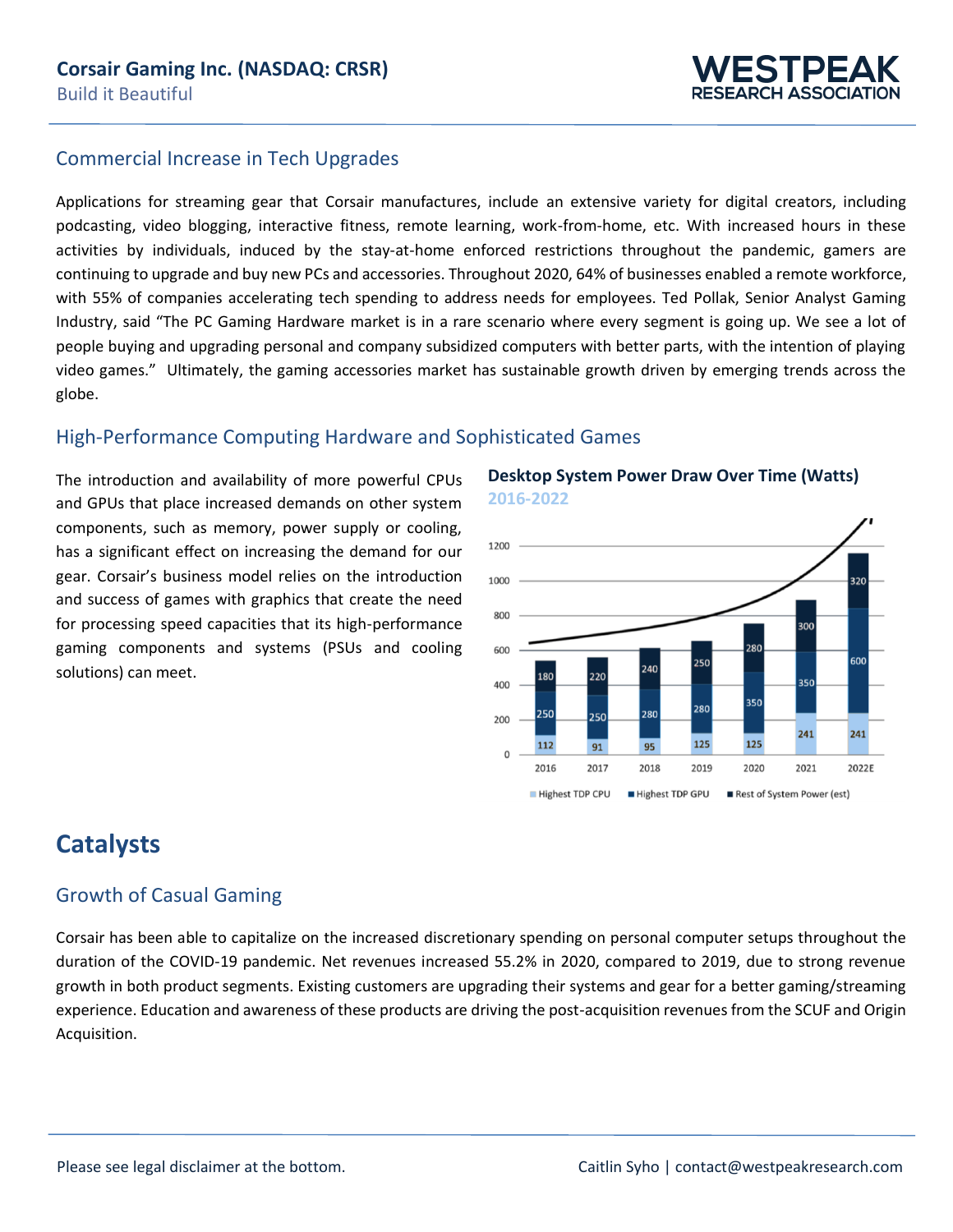

#### Entrance into New Product Segments

Corsair is at the forefront of leadership with its technology. With its recent entrance into the webcam market, leveraging the Elgato Acquisition, the company is just beginning to tap into the growing market of over US \$7B. The products Corsair has developed bridge the gap between webcam and professional cameras, allowing it to serve non-gamer markets, along with professional streamers who have broadcast quality criteria to meet. Along with webcams, Corsair is entering the gaming monitor market with a TAM of \$4B+, aligning with their iCue ecosystem. We believe that these new product entries will allow Corsair to strengthen its competitive position within the market and expand its market share within the peripherals product segment. Additionally, both AMD and Intel are poised to make the switch to DDR5 Memory Technology in 2022, which will enable a surge of upgrades. Corsair is directly poised to meet the demand of this technology switch as users turn towards DDR5 Memory.

### **Management Team**

#### Andrew Paul, Chief Executive Officer

Andrew has over 30 years of professional sales experience and previously served as the President of Multichip Technology, which operated as a subsidiary of Cypress Semiconductor. Before co-founding Corsair in 1994 with three other engineers in the Silicon Valley, Mr. Paul held various sales, marketing, and engineering positions at various semiconductor companies, including Fairchild. He holds an honours degree in Physics from the City University, London, England. He recently served as a Mentor in the Global Social Benefit program at Santa Clara University, offering guidance for small enterprises in emerging countries. Additionally, as the Founder and Principal of the Sales Action Group, he has consulted with numerous CEOs to help them discover the key to consistent sales



success. In 2020, Mr. Paul received a base salary of \$702,109, a 4.5% increase from 2019, \$468,073 and \$234,036 from the Annual Cash Bonus opportunities, Corporate Performance Factor, and Individual Performance Factor, respectively, and \$1,380,815 in non-equity incentive plan compensation.

#### Thi La, President and Chief Operating Officer

Thi La has served as Corsair's Chief Operating Officer since 2013 and President since January 2021. Prior to her role as COO, she served as Senior Vice President and General Manager of Corsair's gaming PC component unit. Prior to joining Corsair, she served as the Vice President of Global Operations and Information Technology at Opnext, Inc., and held various positions at Hewlett Packard, including Director of Consumer Desktop PC, Display and Accessories for North America. Ms. La holds a B.S. in Electrical Engineering from San Jose State University. In 2020, Ms. La received a base salary of \$536,156, \$285,950, and \$142,975 from the Annual Cash Bonus opportunities, Corporate Performance Factor, and Individual Performance Factor, respectively, and \$843,553 in non-equity incentive plan compensation.

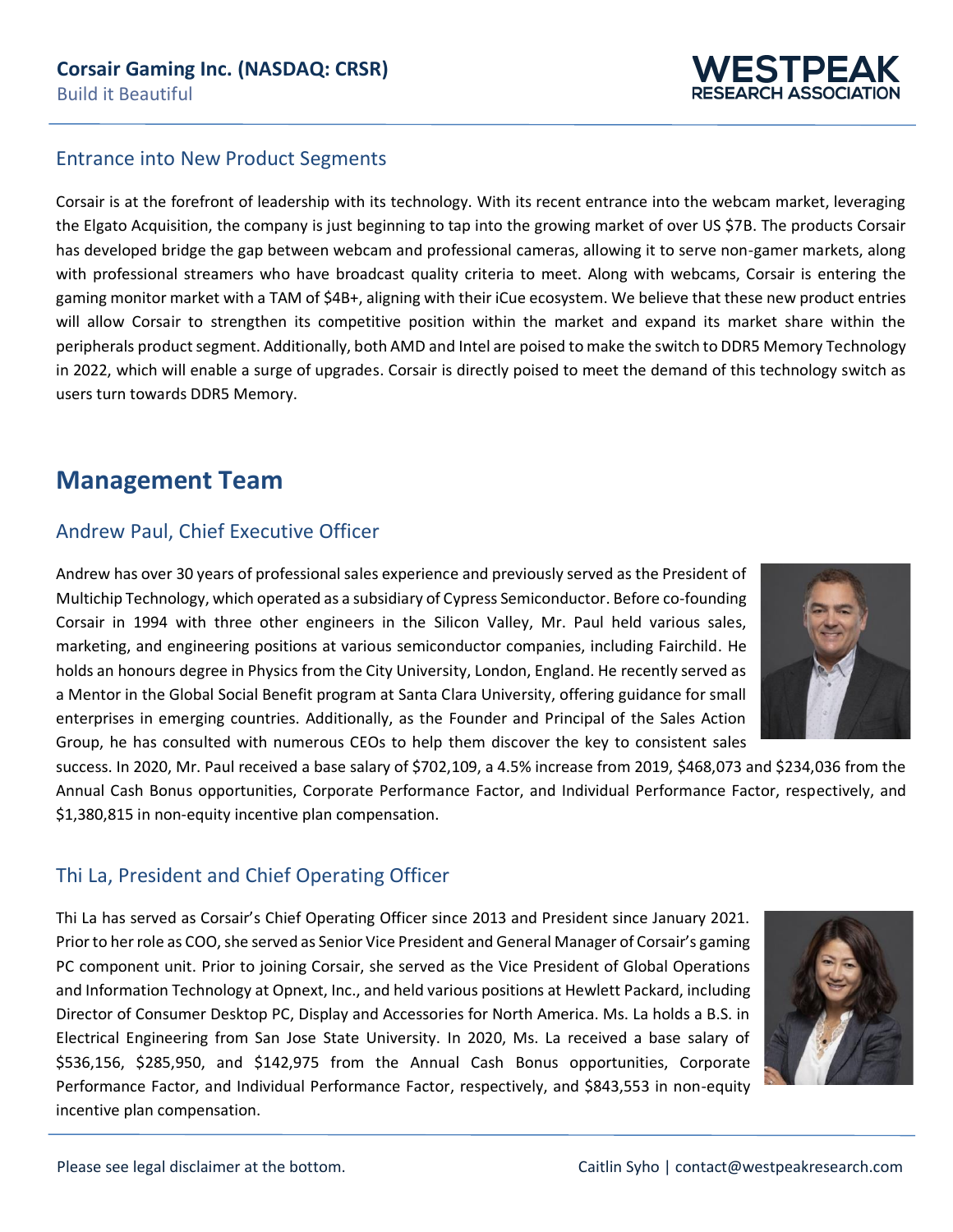#### Michael Potter, Chief Financial Officer

Michael Potter has worked in finance, controlling, and audit positions with a variety of multinational companies for over 30 years. Prior to joining Corsair, he spent ten years in the semiconductor industry in public-company CFO roles with Lattice Semiconductor Corporation, Neophotonics, and STATS ChipPaC. He also spent five years as the CFO and Chief Legal Officer at Canadian Solar, a large NASDAQ listed company with HQ Offices in Suzhou, China. His extensive experience in North America and China led Mr. Potter to facilitate a key role during the IPO in September 2020, improving the balance sheet with over \$200M of debt retired since joining and refinanced the remaining debt (\$250M) at a much lower interest rate while doubling the revolver size (\$50M to \$100M). In 2020,

Mr. Potter received a base salary of \$450,000, \$195,000, and \$97,500 from the Annual Cash Bonus opportunities, Corporate Performance Factor, and Individual Performance Factor, respectively, and \$585,000 in non-equity incentive plan compensation.

### Bertrand Chevalier, Executive Vice President, Gaming

Mr. Chevalier joined Corsair in 2014 as the Director of Channel Marketing in 2010, and now serves as the Executive Vice President, Gaming, held since 2014. He has extensive experience in product marketing, business launches, and P&L management. In 2020, Mr. Chevalier received a base salary of \$429,240, \$191,364, and \$95,681 from the Annual Cash Bonus opportunities, Corporate Performance Factor, and Individual Performance Factor, respectively, and \$564,522 in non-equity incentive plan compensation.

#### Gregg A. Lakritz, Vice President, Corporate Controller

Mr. Lakritz has been the Principal Accounting Officer, Vice President, Corporate Controller of Corsair since 2017. Previously, Mr. Lakritz held Vice President and Chief Accounting Officer positions at other technology manufacturing companies, such as Harmonic Inc. and Trimble Inc. His specialties lie in M&A, software revenue and technical accounting, including IFRS, Sarbanes, Oxley, and business strategy. In 2020, Mr. Lakritz received a base salary of \$263,220, \$70,192, and \$35,096 from the Annual Cash Bonus opportunities, Corporate Performance Factor, and Individual Performance Factor, respectively, and \$189,477 in non-equity incentive plan compensation.







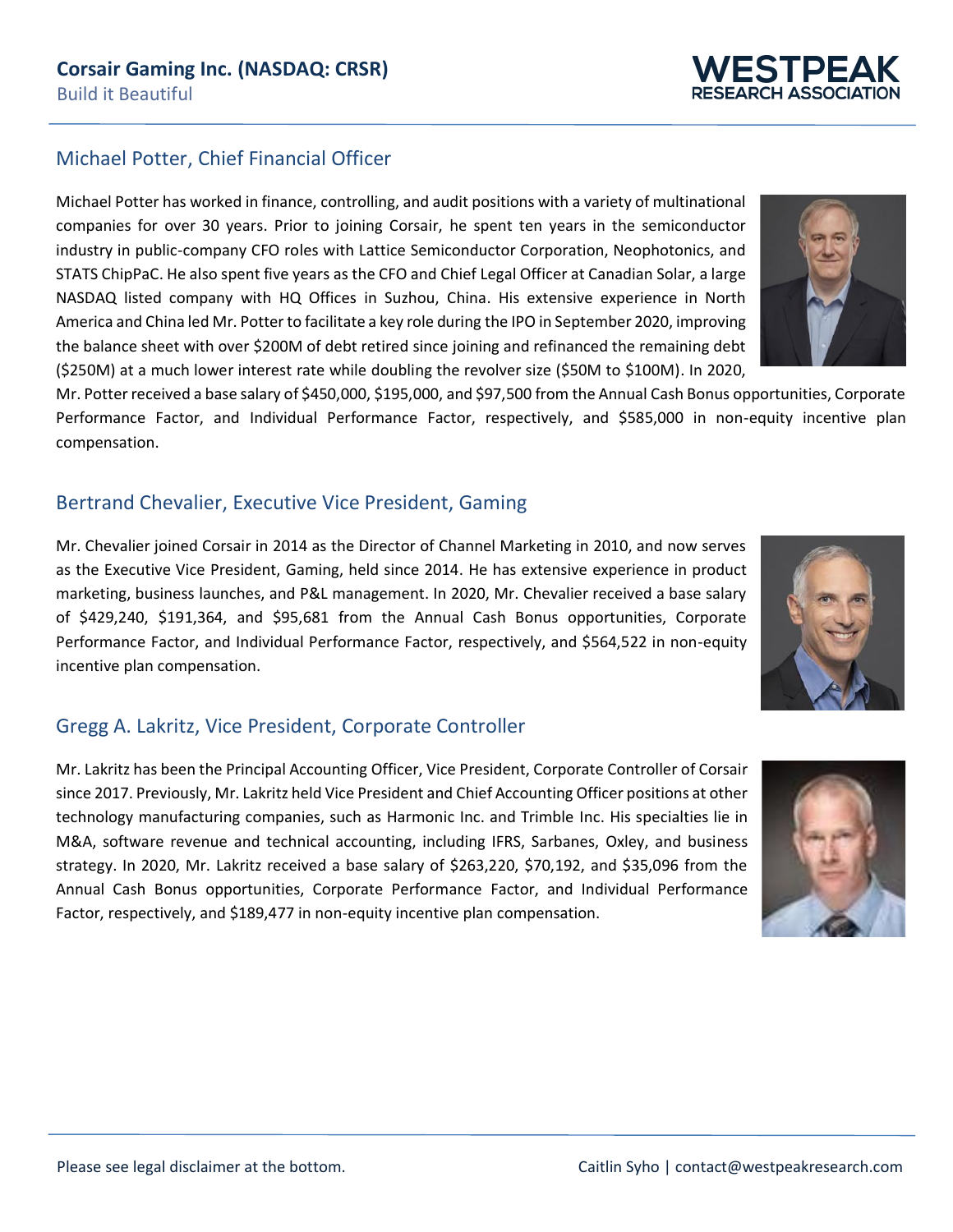

### **Investment Thesis**

#### Market View

The circumstances of the pandemic have led to a significant increase in the demand for computer components, peripherals, and components. With the expansion of the gaming and streaming industries, Corsair was at the forefront of new consumers, and as a result, saw a significant increase in its revenues, up 71.6% from Q1 2021 to Q1 2020. Net revenue increased 55.2% from 2020, compared to 2019, primarily due to a larger number of consumers gaming and working from home. Supply chain bottlenecks were a short-term risk factor that contributed to a general share price decline in the industry, however, the company is undervalued, considering the market expectations and targets set by management.

#### Investment Thesis 1– Entrance into New Product Segments

With approximately 25% of employees and contractors working on software solutions, 141 different products were introduced to the market throughout 2021. Over the long term, management believes that Corsair will be able to sustain its growth in new markets via organic growth or acquisition. In the last 18 months, with Corsair's entry into three new large markets: microphones, cameras, and gaming monitors, there is significant potential for Corsair to capture market share and strengthen its brand loyalty with this expansion. Research and development expenses significantly increased in Q1 2021, with CEO Andy Paul commenting that Corsair plans to invest at a similar pace in product marketing to gain traction within the market.

#### Investment Thesis 2 – Margin Improvement for Peripherals

Sales of gaming and creator peripherals generate a higher gross margin than sales of system components, with Q1 2021 seeing its gross margin jump 4.8 percentage points over Q1 2020. Corsair's product shift toward gaming peripherals is an opportunity to expand margins, with revenue growth in peripherals, up 131.9% in Q1 2021, vs. components and systems up 51.9%. The short supply of graphics cards means that there are many gaming enthusiasts, waiting to buy hardware for their personal computers. Jon Peddie Research forecasts that sales of high-end PC gaming hardware could grow at an annual rate of more than 20% through 2025, which bodes well for the market that Corsair is operating in.

### **Shareholder Base, Liquidity, Market Depth**

#### Shareholder Base

CRSR currently has 94.34 million outstanding shares of common stock. Around 16.2% of the shares are held by institutions, 3.5% of shares are held by insiders, 57.4% are held by Venture Capital and Private Equity firms and 22.9% are held by Other. Its largest 10 shareholders are listed in the table below.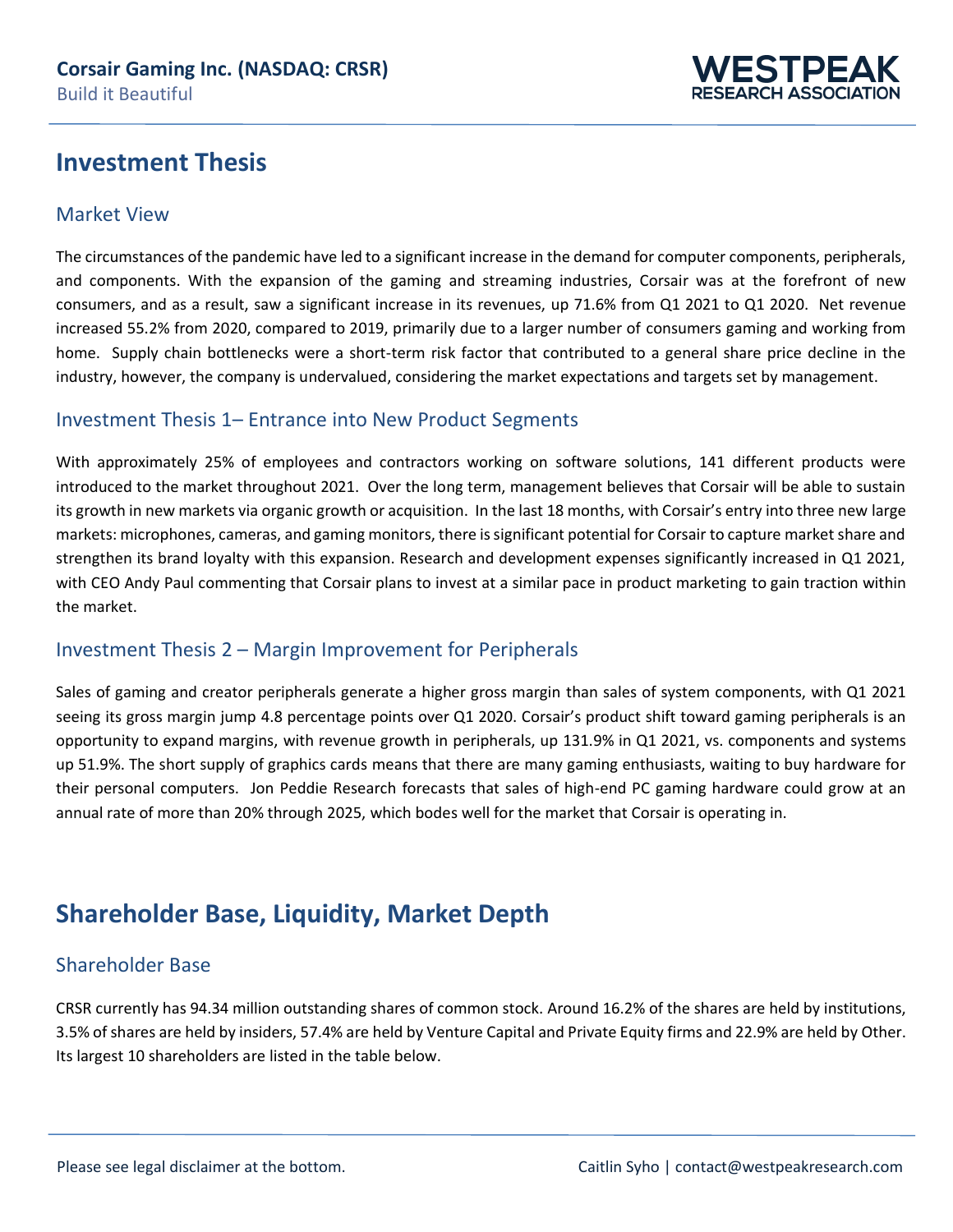#### **Top 10 Shareholder Base**

| Shareholder                                                        | <b>Shares Owned</b> |        | % of CSO Market Value |
|--------------------------------------------------------------------|---------------------|--------|-----------------------|
| EagleTree Capital, LP                                              | 54,179,559          | 57.428 | 1191.4                |
| The Vanguard Group, Inc.                                           | 3,418,340           | 3.623  | 75.2                  |
| Paul, Andrew J. (Founder, CEO & Director)                          | 2,584,896           | 2.74   | 56.8                  |
| BlackRock, Inc. (NYSE:BLK)                                         | 1,715,492           | 1.818  | 37.7                  |
| SignatureFD, LLC                                                   | 880,439             | 0.933  | 19.4                  |
| Morgan Stanley, Investment Banking and Brokerage Investments       | 859,112             | 0.911  | 18.9                  |
| Bank of America Corporation, Asset Management Arm                  | 809,063             | 0.858  | 17.8                  |
| Susquehanna International Group, LLP, Asset Management Arm         | 744,663             | 0.789  | 16.4                  |
| Millennium Management LLC                                          | 732,748             | 0.777  | 16.1                  |
| Goldman Sachs Group, Investment Banking and Securities Investments | 658,684             | 0.698  | 14.5                  |
| Top 10 Shareholders                                                | 66,582,996          | 70.58  | 1.464.2               |

 *Source[: S&P Capital IQ](https://www.capitaliq.com/CIQDotNet/company.aspx?companyId=104422749)*

#### **Liquidity**

The average trading volume from the past year (Jan. 5, 2021, to Jan. 5, 2022) is 2,201,666 shares. The free float is 36.72M out of 94.34M, representing a free float percentage of shares outstanding of 38.9%. We believe that the liquidity risk for Corsair is not significant.



#### **Trading Volume (millions)**

*Source[: S&P Capital IQ](https://www.capitaliq.com/CIQDotNet/company.aspx?companyId=104422749)*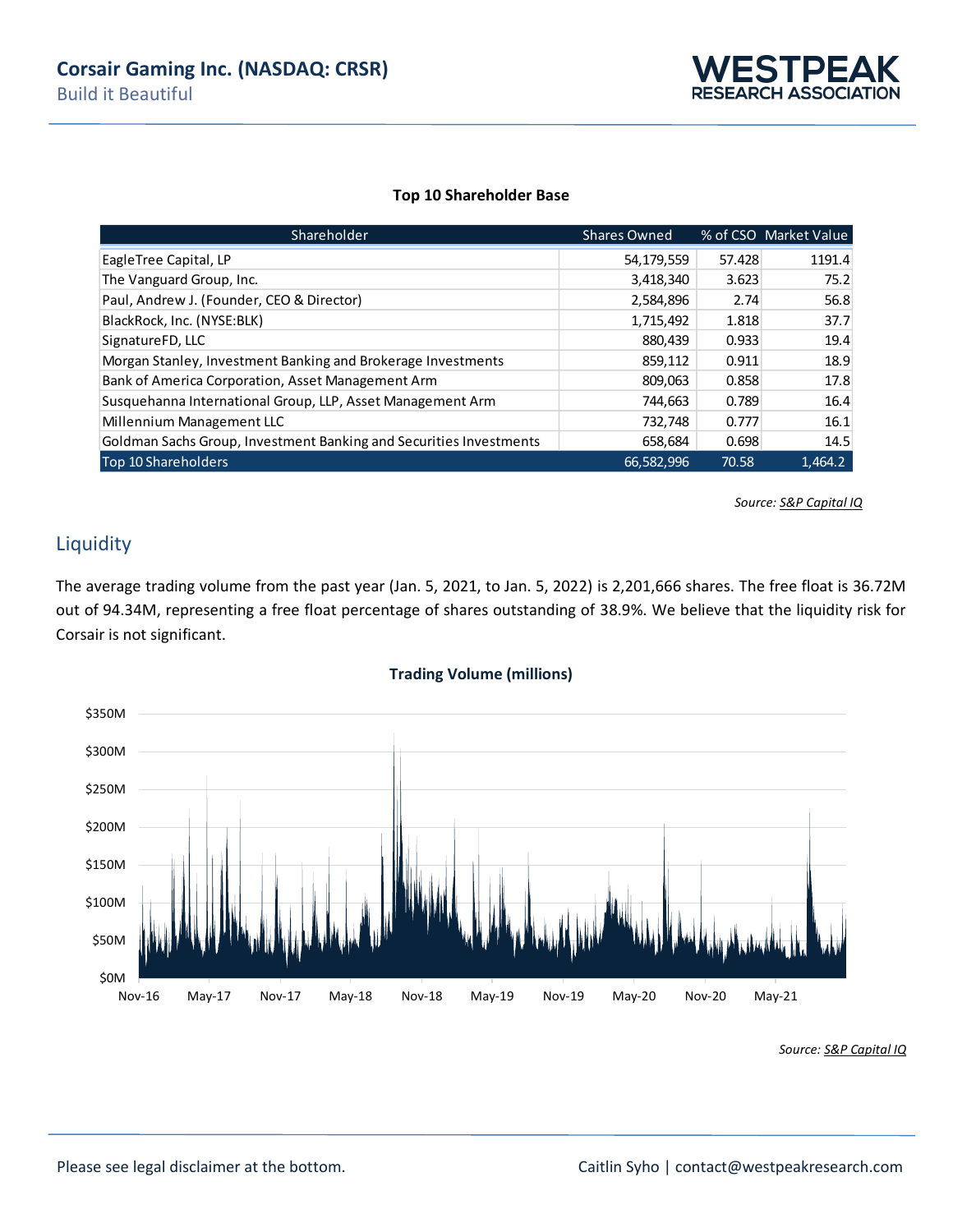

### **Valuation**

#### Discounted Cash Flow Assumptions

**Revenue:** Corsair's Revenue has grown consistently throughout COVID-19, 83.5% in revenue growth in Gamer and Creator Peripherals in 2020, and 44.8% in revenue growth in Gaming Components and Systems. We expect the peripherals to grow at a constant rate of 20% from 2021-2022 and 15% onwards. We expect the components and systems segment to grow at a constant rate of 15% up until 2021, and 10% onwards. Management believes that the increased demand for products was due to the larger number of consumers gaming and working from home due to the COVID-19 pandemic, in addition to existing customer upgrading their gear.

#### **Historic and Forecasted Revenue and EBITDA Margin FY17-FY23**



**Cost of Goods Sold:** The cost of goods sold as a percentage of revenue is predicted to be constant at 75%, calculated by taking the weighted average of the past twelve months.

**Selling, General, and Administrative Expenses:** With the SG&A expense as a percent of revenue consistent over the past twelve months, we assumed that the rate would remain consistent at 14%.

**Depreciation and Amortization:** To forecast for depreciation, we used a straight-line depreciation method with an estimated useful life of 1.5 years, which is taken through the weighted average of the past 12 months. We assumed that this rate remained constant to forecast future depreciation and amortization indefinitely.

**Effective Tax Rate:** The effective tax rate is the company's statutory tax rate at 15.4%.

**Weighted Average Cost of Capital:** The weighted average cost of capital is calculated to be 9.1%. This is calculated using a risk-free rate of 1.47% on the yield-to-maturity of the 5-year United States treasury bill, a beta of 1.06 as listed on Bloomberg, and an expected market return of 8%. We also used a pre-tax cost of debt at 1.6% with an effective tax rate of 30%.

**Perpetuity Growth Rate:** A perpetuity growth rate of 2% was used for future projections past five years, which we believe is sustainable, given CRSR's dominant market share and competitive advantage within the industry.

**Terminal Multiple:** A terminal EV/EBITDA multiple of 10.0x was used for future projections past five years, which is CRSR's twelve-month weighted average.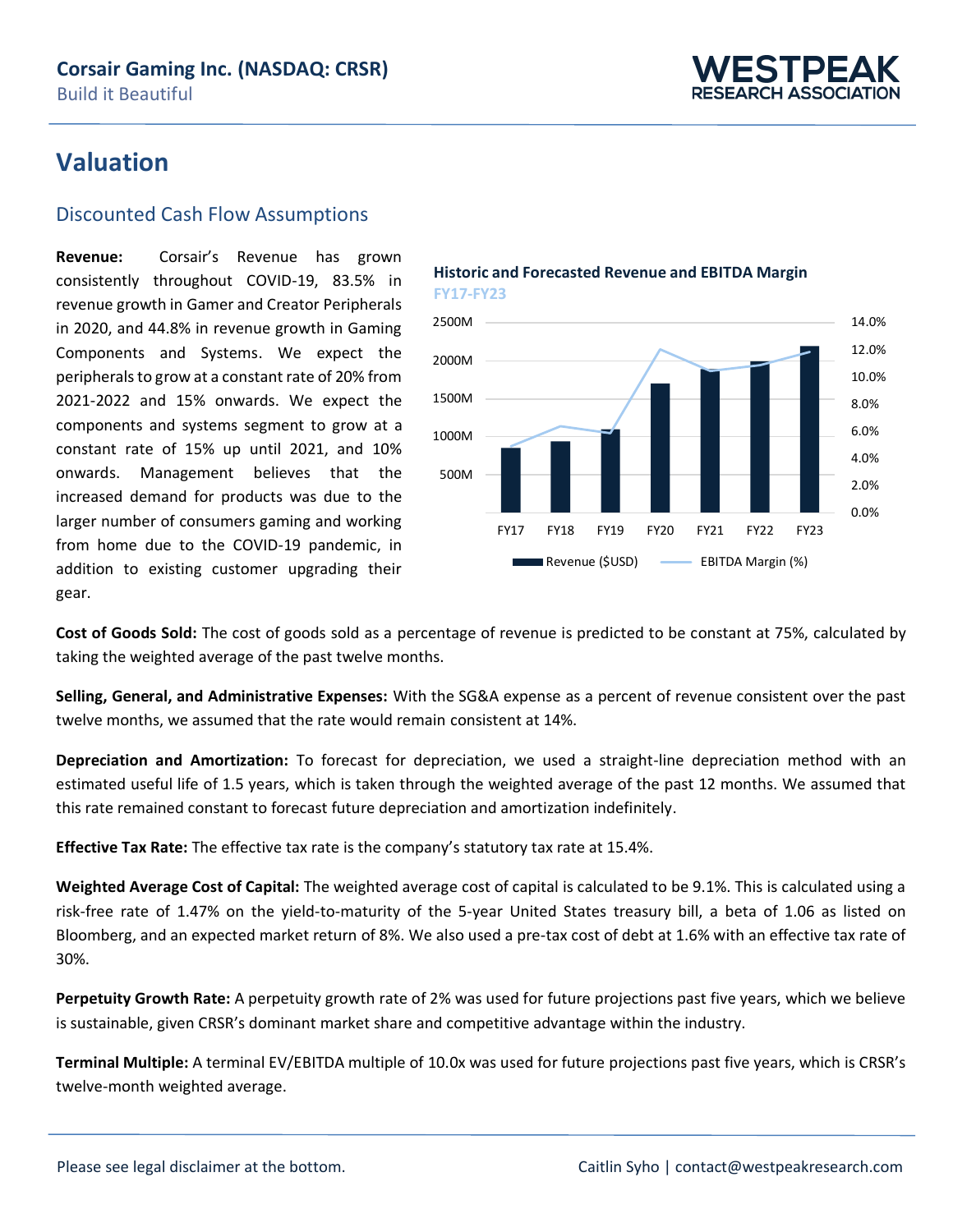

#### Comparable Companies Analysis

The company comparable analysis compares CRSR with five publicly traded companies that are similar to CRSR's business model, internal processes, and international reach. Our Comparable Companies Analysis Set returns an EV/EBITDA implied price of \$15.74 and a P/E implied price of \$20.17.

**Turtle Beach Corporation (NASDAQ: HEAR):** Turtle Beach Corporation is a global gaming accessory manufacturer based in San Diego, California. It produces gaming headsets for Xbox One, PlayStation, PC, Nintendo Switch, and mobile devices.

**Razer Inc. (HKG:1337):** Razer, Inc., is a Singaporean American multinational technology company that designs, develops, and sells consumer electronics, financial services, and gaming hardware.

**Logitech International S.A. (SWX: LOGN):** Logitech International S.A. was founded in Switzerland and is a leading manufacturer of computer peripherals and software. The company has offices throughout Europe, Asia, Oceaniea, and the Americas, and is a component of the flagship Swiss Market Index.

**Elecom Co., Ltd. (TSE:6750):** Elecom Co., Ltd. is a Japanese electronics company that designs, manufactures, and markets computer peripherals, supplies and accessories. The company offers a diverse range of products, including adapters, cables, switches, keyboard covers and chairs.

**Dell Technologies Inc. (NYSE: DELL):** Dell Technologies Inc. is an American multinational technology company headquartered in Round Rock, Texas. It was formed as a result of the September merger of Dell and EMC Corporation.

*Source: [S&P Capital IQ](https://www.capitaliq.com/CIQDotNet/company.aspx?companyId=104422749)*

### **Recommendation**

#### Outperform - Buy

Based on the analysis conducted, we believe that Corsair Gaming Inc. is undervalued by the market. We believe that CRSR's drivers of improved personal computer setups and the increase in casual gamers have placed the organization in a stable financial position, with significant markets to capture within the coming years. The market for peripherals, components and creator products is predicted to continue growing at historical rates, in which management believes Corsair will continue to increase market share on average of 1% per year due to its proprietary iCue and brand 'stickiness'. Its service offerings such as Gamer Sensei and Corsair Customer Care have the potential to grow rapidly. Taking this qualitative evidence into account, along with historical and projected quantitative factors, we arrived at our implied share price using the following weightings:

- A 20% weighting on the Perpetuity Growth DCF approach which returns an implied share price of \$32.56
- A 20% weighting on the EV/EBITDA Exit Multiple DCF approach which returns an implied share price of \$31.00.
- A 30% weighting on the 2021E EV/EBITDA Implied Share Price method using a Comparable Companies Analysis, returning a share price of \$22.15.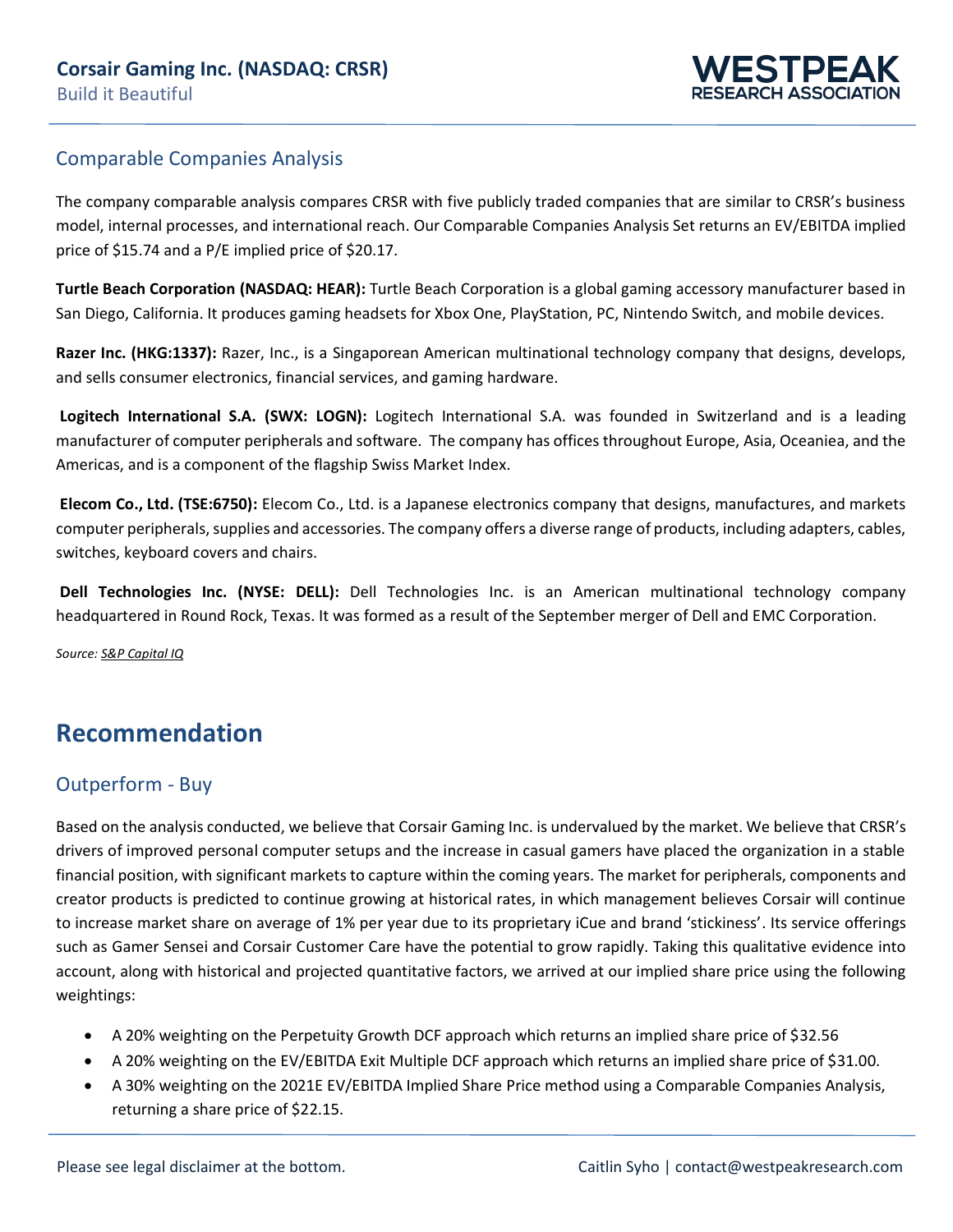

• A 30% weighting on the 2021E P/E Implied Share Price method using a Comparable Companies Analysis, returning a share price of \$28.62.

Using the above weighting, we have arrived at a target share price of \$27.94, representing an implied upside of 52.4%. We initiate an Outperform - Buy rating on Corsair Gaming Inc.

### **Risks**

#### Dependence on Success of Third-Party High-Performance Computer Hardware

The functionality of some of Corsair's gear depends on the company's ability to integrate that gear with hardware and operating systems released by Intel, AMD, NVIDIA, etc. Corsair relies, to a certain extent, on the relationships it has with those companies in developing gear and resolving issues. Ultimately, the introduction of more powerful GPUs, CPUs, and similar computer hardware directly increases demands on other system components, such as memory, PSUs, or cooling. The manufacturers of those products are large, public, independent companies that are not influenced or controlled by Corsair. As a result, business results can be materially fluctuated by the frequency with which high-performance hardware products are released by these companies. If computer hardware companies do not continue to regularly introduce new and enhanced GPUs, CPUs and other products, Corsair's business may be seriously harmed. The risk of this

#### Entrance of Cloud Computing

Cloud computing refers to computing environments in which software is run-on third-party servers and accessed by endusers over the internet. Users have the option to utilize cloud computing environments with minimal processing power and the need for high-performance components which Corsair typically provides for alternative systems. With cloud computing granting users, the ability to play graphically sophisticated games that they may not be able to otherwise play on a PC with hardware, the demand for high-performance memory, prebuilt and custom gaming PCs and components will diminish. Thus, the continuous adoption of the cloud environment may pose a risk in the coming years.

#### Competition

The Corsair Brand itself is one of the company's most valuable assets, in which Elgato, Origin, and SCUF brands, are also proprietary technology that plays a significant role in maintaining Corsair's position within the market. Its future success is highly dependent to a large degree upon the company's ability to defend the Corsair brand and proprietary technology. Corsair relies on a combination of copyright, trademark, patent and other intellectual property laws and confidentiality procedures

to protect its property. As trademark registration is only held on certain brands in the United States, Australia, and New Zealand, such brands do not have trademark protection in other parts of the world. This yields the potential risk of third parties misappropriating or infringing on Corsair's brands and software. As some of Corsair's products also rely on software licensed by third parties under open-source licenses, this may entail risks related to security vulnerabilities.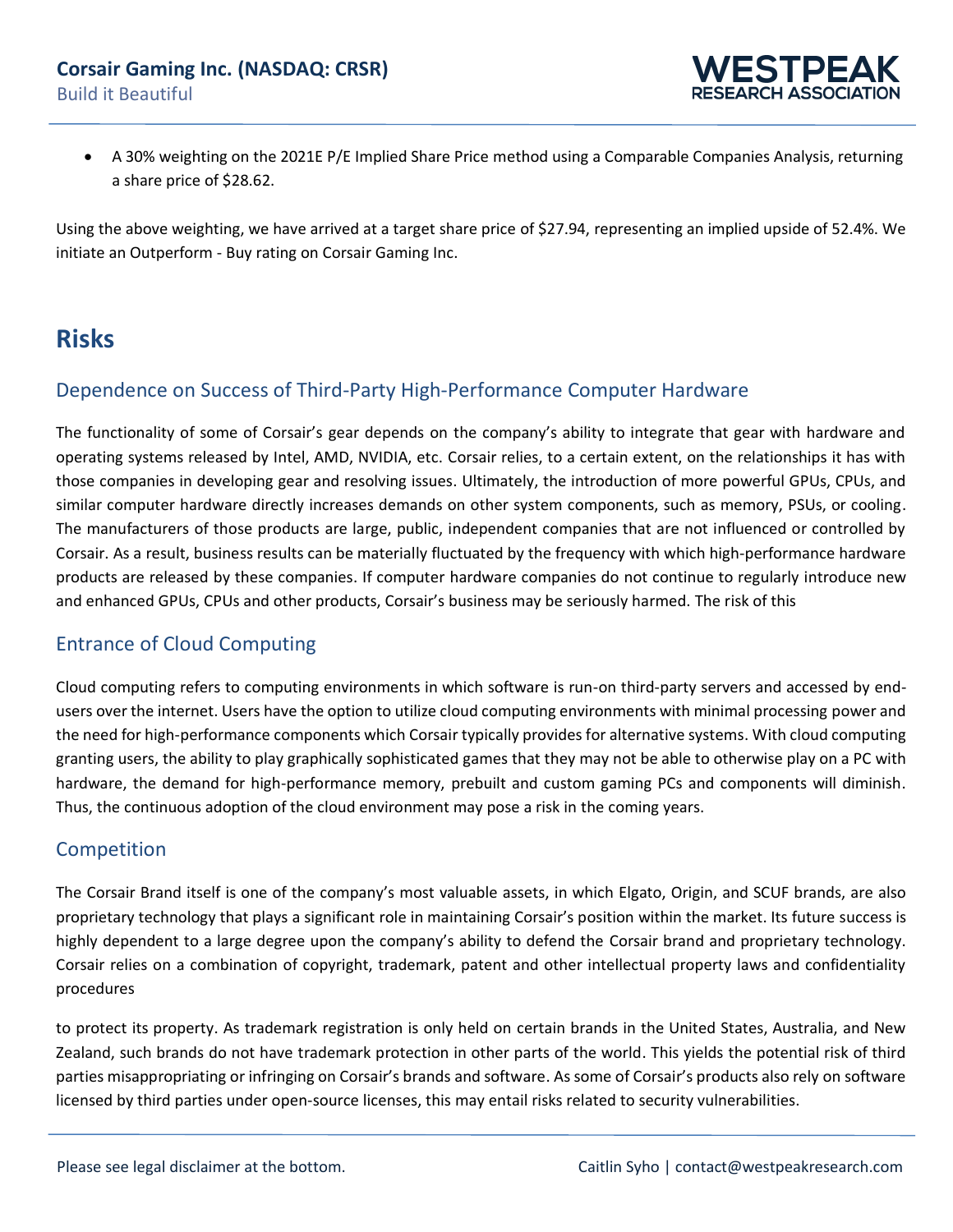

#### High Dependence on the Growth of Streaming and E-Sports

Over the past two decades, gaming has grown from a niche industry to a significant segment of the global entertainment industry. As Corsair generates a sizable portion of its net revenue from gaming-related gear, any slowdown or transition away from conventional gaming may adversely affect the business. Corsair currently has no plans to attract gamers who only use mobile devices or tablets or plans to develop gear specifically for this audience. There is no assurance that the active demographics in gaming will continue to buy into and drive the growth in gamer culture.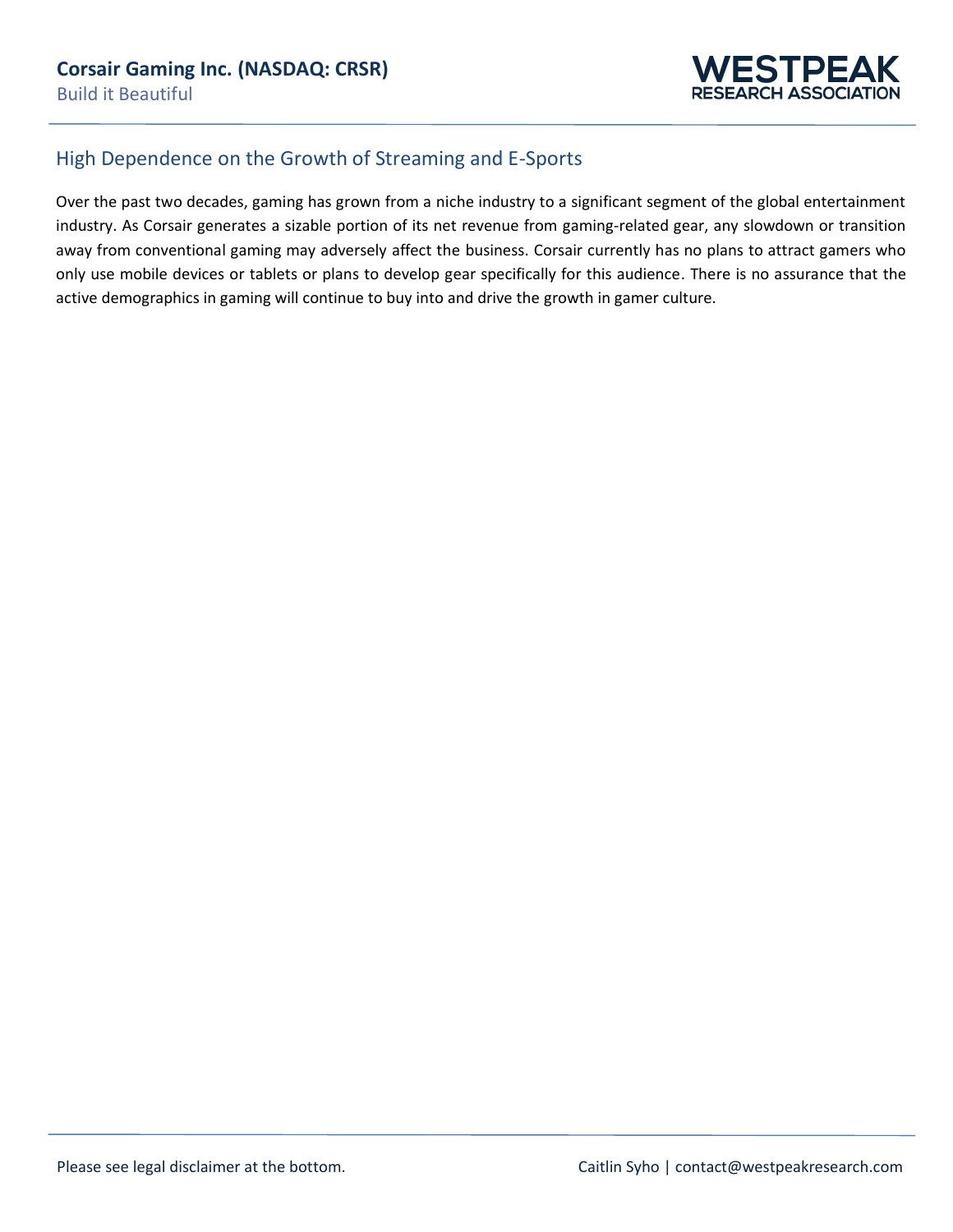

# **Appendix 1: Model Summary**

| <b>Income Statement</b><br>1,097.2<br>1,702.4<br>529.4<br>472.9<br>391.1<br>649.3<br>2,042.8<br>2,317.1<br>2,590.9<br>2,865.8<br>3,172.9<br>3,516.2<br>Revenue<br>937.6<br><b>EBITDA</b><br>27.5<br>31.1<br>167.7<br>69.7<br>39.7<br>18.3<br>71.4<br>199.1<br>185.4<br>336.8<br>372.6<br>412.5<br>457.1<br>235.9<br>266.2<br>103.2<br>46.7<br>27.7<br>40.1<br>116.4<br>110.9<br>299.0<br>335.0<br><b>Net Income</b><br>(8.4)<br>1.8<br>(13.7)<br><b>Earnings Per Share</b><br>Ś<br>(0.18)<br>\$<br>$(0.11)$ \$<br>1.14<br>\$<br>0.47<br>-S<br>0.28<br>0.02<br>s<br>0.40<br>s<br>1.16<br>$\mathbf{s}$<br>1.11<br>$\mathbf{s}$<br>2.36 <sup>5</sup><br>2.66<br>$\mathbf{s}$<br>2.99<br>$\mathbf{s}$<br>3.35<br>-S<br><b>Cash Flow Statement</b><br><b>Acquisitions</b><br>(1.0)<br>(30.2)<br>(126.1)<br>(1.3)<br>(1.7)<br>(0.8)<br>(2.5)<br>(3.2)<br>(1.0)<br>(1.0)<br>(1.0)<br><b>Divestitures</b><br><b>Dividend Payment</b><br>(85.0)<br><b>Dividend Per Share</b><br>\$<br>\$<br>Ś<br>l,<br>s<br>Ś<br>\$<br>s<br>$\overline{\phantom{a}}$<br>S<br>s<br><b>Dividend Payout to Earnings</b><br>$-619.5%$<br>ŕ.<br>Dividend Payout to Core FCF<br>365.1%<br><b>Dividend Yield</b><br><b>Balance Sheet</b><br><b>Current Assets</b><br>429.8<br>691.0<br>711.6<br>732.0<br>708.1<br>493.5<br>493.5<br>532.6<br>480.8<br>508.6<br>538.7<br>571.0<br>629.9<br>623.1<br>621.8<br>646.4<br>633.6<br>631.4<br>631.4<br>626.1<br>622.2<br>620.4<br>619.6<br>619.3<br>Non-Current Assets<br>1.059.7<br>1,314.1<br>1,333.4<br>1,378.4<br>1,341.7<br>1,125.0<br>1,158.7<br>1,104.0<br>1,130.4<br>1,160.0<br>1,192.0<br><b>Assets</b><br>1,125.0<br><b>Current Liabilities</b><br>299.9<br>505.4<br>499.3<br>494.0<br>475.6<br>771.0<br>771.0<br>911.6<br>846.8<br>835.8<br>924.9<br>1,024.5<br>Non-Current Liabilities<br>543.0<br>371.3<br>346.5<br>354.7<br>329.1<br>329.1<br>329.1<br>329.1<br>329.1<br>329.1<br>329.1<br>329.1<br>842.9<br>876.7<br>1,254.0<br>1,353.6<br>Liabilities<br>845.7<br>848.7<br>804.7<br>1,100.1<br>1,100.1<br>1,240.7<br>1,175.9<br>1,165.0<br><b>Shareholders' Equity</b><br>216.8<br>437.4<br>487.7<br>529.7<br>537.0<br>577.1<br>577.1<br>688.1<br>924.0<br>1,190.2<br>1,489.1<br>1,824.2<br>Cash<br>48.2<br>129.5<br>121.6<br>134.6<br>71.9<br>(310.6)<br>(310.6)<br>(626.7)<br>(707.9)<br>(899.4)<br>(1, 414.1)<br>(1, 131.7)<br>Debt<br>(129.5)<br>(71.9)<br>310.6<br>310.6<br>626.7<br>707.9<br><b>Net Debt</b><br>(48.2)<br>(121.6)<br>(134.6)<br>899.4<br>1,131.7<br>1,414.1<br><b>Minority Interests</b><br>Debt/EBITDA<br>1.7x<br>2.3x<br>1.5x<br>1.2x<br>1.0x<br>0.9x<br>n/a<br>n/a<br><b>Operating Metrics</b><br>Return on Equity (ROE)<br>$-3.87%$<br>23.60%<br>20.16%<br>16.12%<br>25.53%<br>22.37%<br>20.08%<br>18.37%<br>Return on Assets (ROA)<br>÷<br>$-5.0%$<br>33.5%<br>Return on Invested Capital (ROIC)<br><b>Valuation Metrics</b><br>Stock Price (High)<br>\$<br>\$<br>\$<br>32.81<br>\$<br>18.34<br>\$<br>45.99<br>18.34<br>\$<br>18.34<br>51.26<br>45.99<br>\$<br>36.00<br>$\mathbb{S}$<br>18.34<br>\$<br>\$<br>18.34<br>$\frac{1}{2}$<br>18.34<br>Stock Price (Low)<br>S<br>15.58<br>\$<br>30.80<br>\$<br>30.71<br>s<br>25.61<br>\$<br>18.34<br>\$<br>18.34<br>$\mathsf{\$}$<br>18.34<br>\$<br>18.34<br>\$<br>18.34<br>$\mathsf{\$}$<br>18.34<br>$\mathsf{\$}$<br>18.34<br>$\mathsf{s}$<br>\$<br>33.42<br>\$<br>38.40<br>\$<br>33.36<br>s<br>29.21<br>\$<br>18.34<br>32.17<br>$\mathfrak{s}$<br>$\mathsf{\$}$<br>$\mathsf{s}$<br>18.34<br>$\mathsf{\$}$<br>18.34<br>$\mathsf{\$}$<br>Stock Price (Average)<br>18.34<br>18.34<br>18.34<br>Diluted Shares Outstanding (Average)<br>75.5<br>76.2<br>90.6<br>100.2<br>100.1<br>100.0<br>100.0<br>100.1<br>100.0<br>100.0<br>100.0<br>100.0<br>100.0<br>2,922.2<br>Market Capitalization (Average)<br>3,027.1<br>3,847.6<br>3,338.0<br>1,834.8<br>3,219.5<br>1,834.8<br>1,834.8<br>1,834.8<br>1,834.8<br>1,834.8<br>2,897.5<br>3,203.4<br>2,850.3<br>2,926.7<br>2.928.0<br>3,242.8<br>3,324.0<br>3,515.4<br>3,747.8<br>4,030.2<br>Enterprise Value (Average)<br>(48.2)<br>3,726.0<br>P/E<br>29.3 x<br>27.7x<br>16.5x<br>7.8x<br>6.9x<br>5.5x<br>6.1 x<br><b>EV/EBITDA</b><br>17.3x<br>15.8x<br>11.7x<br>6.9x<br>4.6x<br>3.3x<br>2.5x<br>n/a<br>5.4%<br>$-9.9%$<br>$-4.4%$<br>2.5%<br>18.3%<br><b>FCF Yield to Market Capitalization</b><br>10.0%<br>16.5%<br>FCF Yield to Enterprise Value<br>$-102.0%$<br>5.7%<br><b>Free Cash Flow</b><br>EBIT<br>21.8<br>23.7<br>158.4<br>67.3<br>34.7<br>10.8<br>68.5<br>181.3<br>176.9<br>331.9<br>369.8<br>410.7<br>455.8<br>(3.0)<br>5.0<br>(18.8)<br>(13.2)<br>(2.3)<br>(0.4)<br>(10.5)<br>(27.9)<br>(27.2)<br>(51.1)<br>(70.2)<br>Tax Expense<br>(56.9)<br>(63.2)<br>D&A<br>5.7<br>7.4<br>9.3<br>2.4<br>4.9<br>7.6<br>2.9<br>17.9<br>8.5<br>5.0<br>2.8<br>1.3<br>1.8<br>(56.9)<br>Changes in NWC<br>(25.5)<br>13.0<br>14.9<br>(32.5)<br>(10.5)<br>(62.9)<br>(474.7)<br>(312.9)<br>(239.0)<br>(46.1)<br>(51.5)<br>(131.9)<br><b>Unlevered Free Cash Flow</b><br>49.1<br>163.8<br>303.2<br>335.4<br>(1.1)<br>24.1<br>26.8<br>(38.9)<br>(294.1)<br>(317.6)<br>(81.6)<br>46.7<br>183.7 |                     | Dec-18 | Dec-19 | $Dec-20$ | Mar-21  | Jun-21  | Sep-21  | Dec-21  | $Dec-21$ | Dec-22 | $Dec-23$ | $Dec-24$ | $Dec-25$ | Dec-26 |
|--------------------------------------------------------------------------------------------------------------------------------------------------------------------------------------------------------------------------------------------------------------------------------------------------------------------------------------------------------------------------------------------------------------------------------------------------------------------------------------------------------------------------------------------------------------------------------------------------------------------------------------------------------------------------------------------------------------------------------------------------------------------------------------------------------------------------------------------------------------------------------------------------------------------------------------------------------------------------------------------------------------------------------------------------------------------------------------------------------------------------------------------------------------------------------------------------------------------------------------------------------------------------------------------------------------------------------------------------------------------------------------------------------------------------------------------------------------------------------------------------------------------------------------------------------------------------------------------------------------------------------------------------------------------------------------------------------------------------------------------------------------------------------------------------------------------------------------------------------------------------------------------------------------------------------------------------------------------------------------------------------------------------------------------------------------------------------------------------------------------------------------------------------------------------------------------------------------------------------------------------------------------------------------------------------------------------------------------------------------------------------------------------------------------------------------------------------------------------------------------------------------------------------------------------------------------------------------------------------------------------------------------------------------------------------------------------------------------------------------------------------------------------------------------------------------------------------------------------------------------------------------------------------------------------------------------------------------------------------------------------------------------------------------------------------------------------------------------------------------------------------------------------------------------------------------------------------------------------------------------------------------------------------------------------------------------------------------------------------------------------------------------------------------------------------------------------------------------------------------------------------------------------------------------------------------------------------------------------------------------------------------------------------------------------------------------------------------------------------------------------------------------------------------------------------------------------------------------------------------------------------------------------------------------------------------------------------------------------------------------------------------------------------------------------------------------------------------------------------------------------------------------------------------------------------------------------------------------------------------------------------------------------------------------------------------------------------------------------------------------------------------------------------------------------------------------------------------------------------------------------------------------------------------------------------------------------------------------------------------------------------------------------------------------------------------------------------------------------------------------------------------------------------------------------------------------------------------------------------------------------------------------------------------------------------------------------------------------------------------------------------------------------------------------------------------------------------------------------------------------------|---------------------|--------|--------|----------|---------|---------|---------|---------|----------|--------|----------|----------|----------|--------|
|                                                                                                                                                                                                                                                                                                                                                                                                                                                                                                                                                                                                                                                                                                                                                                                                                                                                                                                                                                                                                                                                                                                                                                                                                                                                                                                                                                                                                                                                                                                                                                                                                                                                                                                                                                                                                                                                                                                                                                                                                                                                                                                                                                                                                                                                                                                                                                                                                                                                                                                                                                                                                                                                                                                                                                                                                                                                                                                                                                                                                                                                                                                                                                                                                                                                                                                                                                                                                                                                                                                                                                                                                                                                                                                                                                                                                                                                                                                                                                                                                                                                                                                                                                                                                                                                                                                                                                                                                                                                                                                                                                                                                                                                                                                                                                                                                                                                                                                                                                                                                                                                                                                          | (Figures in mm USD) | FY2018 | FY2019 | FY2020   | Q1-2021 | Q2-2021 | Q3-2021 | Q4-2021 | FY2021   | FY2022 | FY2023   | FY2024   | FY2025   | FY2026 |
|                                                                                                                                                                                                                                                                                                                                                                                                                                                                                                                                                                                                                                                                                                                                                                                                                                                                                                                                                                                                                                                                                                                                                                                                                                                                                                                                                                                                                                                                                                                                                                                                                                                                                                                                                                                                                                                                                                                                                                                                                                                                                                                                                                                                                                                                                                                                                                                                                                                                                                                                                                                                                                                                                                                                                                                                                                                                                                                                                                                                                                                                                                                                                                                                                                                                                                                                                                                                                                                                                                                                                                                                                                                                                                                                                                                                                                                                                                                                                                                                                                                                                                                                                                                                                                                                                                                                                                                                                                                                                                                                                                                                                                                                                                                                                                                                                                                                                                                                                                                                                                                                                                                          |                     |        |        |          |         |         |         |         |          |        |          |          |          |        |
|                                                                                                                                                                                                                                                                                                                                                                                                                                                                                                                                                                                                                                                                                                                                                                                                                                                                                                                                                                                                                                                                                                                                                                                                                                                                                                                                                                                                                                                                                                                                                                                                                                                                                                                                                                                                                                                                                                                                                                                                                                                                                                                                                                                                                                                                                                                                                                                                                                                                                                                                                                                                                                                                                                                                                                                                                                                                                                                                                                                                                                                                                                                                                                                                                                                                                                                                                                                                                                                                                                                                                                                                                                                                                                                                                                                                                                                                                                                                                                                                                                                                                                                                                                                                                                                                                                                                                                                                                                                                                                                                                                                                                                                                                                                                                                                                                                                                                                                                                                                                                                                                                                                          |                     |        |        |          |         |         |         |         |          |        |          |          |          |        |
|                                                                                                                                                                                                                                                                                                                                                                                                                                                                                                                                                                                                                                                                                                                                                                                                                                                                                                                                                                                                                                                                                                                                                                                                                                                                                                                                                                                                                                                                                                                                                                                                                                                                                                                                                                                                                                                                                                                                                                                                                                                                                                                                                                                                                                                                                                                                                                                                                                                                                                                                                                                                                                                                                                                                                                                                                                                                                                                                                                                                                                                                                                                                                                                                                                                                                                                                                                                                                                                                                                                                                                                                                                                                                                                                                                                                                                                                                                                                                                                                                                                                                                                                                                                                                                                                                                                                                                                                                                                                                                                                                                                                                                                                                                                                                                                                                                                                                                                                                                                                                                                                                                                          |                     |        |        |          |         |         |         |         |          |        |          |          |          |        |
|                                                                                                                                                                                                                                                                                                                                                                                                                                                                                                                                                                                                                                                                                                                                                                                                                                                                                                                                                                                                                                                                                                                                                                                                                                                                                                                                                                                                                                                                                                                                                                                                                                                                                                                                                                                                                                                                                                                                                                                                                                                                                                                                                                                                                                                                                                                                                                                                                                                                                                                                                                                                                                                                                                                                                                                                                                                                                                                                                                                                                                                                                                                                                                                                                                                                                                                                                                                                                                                                                                                                                                                                                                                                                                                                                                                                                                                                                                                                                                                                                                                                                                                                                                                                                                                                                                                                                                                                                                                                                                                                                                                                                                                                                                                                                                                                                                                                                                                                                                                                                                                                                                                          |                     |        |        |          |         |         |         |         |          |        |          |          |          |        |
|                                                                                                                                                                                                                                                                                                                                                                                                                                                                                                                                                                                                                                                                                                                                                                                                                                                                                                                                                                                                                                                                                                                                                                                                                                                                                                                                                                                                                                                                                                                                                                                                                                                                                                                                                                                                                                                                                                                                                                                                                                                                                                                                                                                                                                                                                                                                                                                                                                                                                                                                                                                                                                                                                                                                                                                                                                                                                                                                                                                                                                                                                                                                                                                                                                                                                                                                                                                                                                                                                                                                                                                                                                                                                                                                                                                                                                                                                                                                                                                                                                                                                                                                                                                                                                                                                                                                                                                                                                                                                                                                                                                                                                                                                                                                                                                                                                                                                                                                                                                                                                                                                                                          |                     |        |        |          |         |         |         |         |          |        |          |          |          |        |
|                                                                                                                                                                                                                                                                                                                                                                                                                                                                                                                                                                                                                                                                                                                                                                                                                                                                                                                                                                                                                                                                                                                                                                                                                                                                                                                                                                                                                                                                                                                                                                                                                                                                                                                                                                                                                                                                                                                                                                                                                                                                                                                                                                                                                                                                                                                                                                                                                                                                                                                                                                                                                                                                                                                                                                                                                                                                                                                                                                                                                                                                                                                                                                                                                                                                                                                                                                                                                                                                                                                                                                                                                                                                                                                                                                                                                                                                                                                                                                                                                                                                                                                                                                                                                                                                                                                                                                                                                                                                                                                                                                                                                                                                                                                                                                                                                                                                                                                                                                                                                                                                                                                          |                     |        |        |          |         |         |         |         |          |        |          |          |          |        |
|                                                                                                                                                                                                                                                                                                                                                                                                                                                                                                                                                                                                                                                                                                                                                                                                                                                                                                                                                                                                                                                                                                                                                                                                                                                                                                                                                                                                                                                                                                                                                                                                                                                                                                                                                                                                                                                                                                                                                                                                                                                                                                                                                                                                                                                                                                                                                                                                                                                                                                                                                                                                                                                                                                                                                                                                                                                                                                                                                                                                                                                                                                                                                                                                                                                                                                                                                                                                                                                                                                                                                                                                                                                                                                                                                                                                                                                                                                                                                                                                                                                                                                                                                                                                                                                                                                                                                                                                                                                                                                                                                                                                                                                                                                                                                                                                                                                                                                                                                                                                                                                                                                                          |                     |        |        |          |         |         |         |         |          |        |          |          |          |        |
|                                                                                                                                                                                                                                                                                                                                                                                                                                                                                                                                                                                                                                                                                                                                                                                                                                                                                                                                                                                                                                                                                                                                                                                                                                                                                                                                                                                                                                                                                                                                                                                                                                                                                                                                                                                                                                                                                                                                                                                                                                                                                                                                                                                                                                                                                                                                                                                                                                                                                                                                                                                                                                                                                                                                                                                                                                                                                                                                                                                                                                                                                                                                                                                                                                                                                                                                                                                                                                                                                                                                                                                                                                                                                                                                                                                                                                                                                                                                                                                                                                                                                                                                                                                                                                                                                                                                                                                                                                                                                                                                                                                                                                                                                                                                                                                                                                                                                                                                                                                                                                                                                                                          |                     |        |        |          |         |         |         |         |          |        |          |          |          |        |
|                                                                                                                                                                                                                                                                                                                                                                                                                                                                                                                                                                                                                                                                                                                                                                                                                                                                                                                                                                                                                                                                                                                                                                                                                                                                                                                                                                                                                                                                                                                                                                                                                                                                                                                                                                                                                                                                                                                                                                                                                                                                                                                                                                                                                                                                                                                                                                                                                                                                                                                                                                                                                                                                                                                                                                                                                                                                                                                                                                                                                                                                                                                                                                                                                                                                                                                                                                                                                                                                                                                                                                                                                                                                                                                                                                                                                                                                                                                                                                                                                                                                                                                                                                                                                                                                                                                                                                                                                                                                                                                                                                                                                                                                                                                                                                                                                                                                                                                                                                                                                                                                                                                          |                     |        |        |          |         |         |         |         |          |        |          |          |          |        |
|                                                                                                                                                                                                                                                                                                                                                                                                                                                                                                                                                                                                                                                                                                                                                                                                                                                                                                                                                                                                                                                                                                                                                                                                                                                                                                                                                                                                                                                                                                                                                                                                                                                                                                                                                                                                                                                                                                                                                                                                                                                                                                                                                                                                                                                                                                                                                                                                                                                                                                                                                                                                                                                                                                                                                                                                                                                                                                                                                                                                                                                                                                                                                                                                                                                                                                                                                                                                                                                                                                                                                                                                                                                                                                                                                                                                                                                                                                                                                                                                                                                                                                                                                                                                                                                                                                                                                                                                                                                                                                                                                                                                                                                                                                                                                                                                                                                                                                                                                                                                                                                                                                                          |                     |        |        |          |         |         |         |         |          |        |          |          |          |        |
|                                                                                                                                                                                                                                                                                                                                                                                                                                                                                                                                                                                                                                                                                                                                                                                                                                                                                                                                                                                                                                                                                                                                                                                                                                                                                                                                                                                                                                                                                                                                                                                                                                                                                                                                                                                                                                                                                                                                                                                                                                                                                                                                                                                                                                                                                                                                                                                                                                                                                                                                                                                                                                                                                                                                                                                                                                                                                                                                                                                                                                                                                                                                                                                                                                                                                                                                                                                                                                                                                                                                                                                                                                                                                                                                                                                                                                                                                                                                                                                                                                                                                                                                                                                                                                                                                                                                                                                                                                                                                                                                                                                                                                                                                                                                                                                                                                                                                                                                                                                                                                                                                                                          |                     |        |        |          |         |         |         |         |          |        |          |          |          |        |
|                                                                                                                                                                                                                                                                                                                                                                                                                                                                                                                                                                                                                                                                                                                                                                                                                                                                                                                                                                                                                                                                                                                                                                                                                                                                                                                                                                                                                                                                                                                                                                                                                                                                                                                                                                                                                                                                                                                                                                                                                                                                                                                                                                                                                                                                                                                                                                                                                                                                                                                                                                                                                                                                                                                                                                                                                                                                                                                                                                                                                                                                                                                                                                                                                                                                                                                                                                                                                                                                                                                                                                                                                                                                                                                                                                                                                                                                                                                                                                                                                                                                                                                                                                                                                                                                                                                                                                                                                                                                                                                                                                                                                                                                                                                                                                                                                                                                                                                                                                                                                                                                                                                          |                     |        |        |          |         |         |         |         |          |        |          |          |          |        |
|                                                                                                                                                                                                                                                                                                                                                                                                                                                                                                                                                                                                                                                                                                                                                                                                                                                                                                                                                                                                                                                                                                                                                                                                                                                                                                                                                                                                                                                                                                                                                                                                                                                                                                                                                                                                                                                                                                                                                                                                                                                                                                                                                                                                                                                                                                                                                                                                                                                                                                                                                                                                                                                                                                                                                                                                                                                                                                                                                                                                                                                                                                                                                                                                                                                                                                                                                                                                                                                                                                                                                                                                                                                                                                                                                                                                                                                                                                                                                                                                                                                                                                                                                                                                                                                                                                                                                                                                                                                                                                                                                                                                                                                                                                                                                                                                                                                                                                                                                                                                                                                                                                                          |                     |        |        |          |         |         |         |         |          |        |          |          |          |        |
|                                                                                                                                                                                                                                                                                                                                                                                                                                                                                                                                                                                                                                                                                                                                                                                                                                                                                                                                                                                                                                                                                                                                                                                                                                                                                                                                                                                                                                                                                                                                                                                                                                                                                                                                                                                                                                                                                                                                                                                                                                                                                                                                                                                                                                                                                                                                                                                                                                                                                                                                                                                                                                                                                                                                                                                                                                                                                                                                                                                                                                                                                                                                                                                                                                                                                                                                                                                                                                                                                                                                                                                                                                                                                                                                                                                                                                                                                                                                                                                                                                                                                                                                                                                                                                                                                                                                                                                                                                                                                                                                                                                                                                                                                                                                                                                                                                                                                                                                                                                                                                                                                                                          |                     |        |        |          |         |         |         |         |          |        |          |          |          |        |
|                                                                                                                                                                                                                                                                                                                                                                                                                                                                                                                                                                                                                                                                                                                                                                                                                                                                                                                                                                                                                                                                                                                                                                                                                                                                                                                                                                                                                                                                                                                                                                                                                                                                                                                                                                                                                                                                                                                                                                                                                                                                                                                                                                                                                                                                                                                                                                                                                                                                                                                                                                                                                                                                                                                                                                                                                                                                                                                                                                                                                                                                                                                                                                                                                                                                                                                                                                                                                                                                                                                                                                                                                                                                                                                                                                                                                                                                                                                                                                                                                                                                                                                                                                                                                                                                                                                                                                                                                                                                                                                                                                                                                                                                                                                                                                                                                                                                                                                                                                                                                                                                                                                          |                     |        |        |          |         |         |         |         |          |        |          |          |          |        |
|                                                                                                                                                                                                                                                                                                                                                                                                                                                                                                                                                                                                                                                                                                                                                                                                                                                                                                                                                                                                                                                                                                                                                                                                                                                                                                                                                                                                                                                                                                                                                                                                                                                                                                                                                                                                                                                                                                                                                                                                                                                                                                                                                                                                                                                                                                                                                                                                                                                                                                                                                                                                                                                                                                                                                                                                                                                                                                                                                                                                                                                                                                                                                                                                                                                                                                                                                                                                                                                                                                                                                                                                                                                                                                                                                                                                                                                                                                                                                                                                                                                                                                                                                                                                                                                                                                                                                                                                                                                                                                                                                                                                                                                                                                                                                                                                                                                                                                                                                                                                                                                                                                                          |                     |        |        |          |         |         |         |         |          |        |          |          |          |        |
|                                                                                                                                                                                                                                                                                                                                                                                                                                                                                                                                                                                                                                                                                                                                                                                                                                                                                                                                                                                                                                                                                                                                                                                                                                                                                                                                                                                                                                                                                                                                                                                                                                                                                                                                                                                                                                                                                                                                                                                                                                                                                                                                                                                                                                                                                                                                                                                                                                                                                                                                                                                                                                                                                                                                                                                                                                                                                                                                                                                                                                                                                                                                                                                                                                                                                                                                                                                                                                                                                                                                                                                                                                                                                                                                                                                                                                                                                                                                                                                                                                                                                                                                                                                                                                                                                                                                                                                                                                                                                                                                                                                                                                                                                                                                                                                                                                                                                                                                                                                                                                                                                                                          |                     |        |        |          |         |         |         |         |          |        |          |          |          |        |
|                                                                                                                                                                                                                                                                                                                                                                                                                                                                                                                                                                                                                                                                                                                                                                                                                                                                                                                                                                                                                                                                                                                                                                                                                                                                                                                                                                                                                                                                                                                                                                                                                                                                                                                                                                                                                                                                                                                                                                                                                                                                                                                                                                                                                                                                                                                                                                                                                                                                                                                                                                                                                                                                                                                                                                                                                                                                                                                                                                                                                                                                                                                                                                                                                                                                                                                                                                                                                                                                                                                                                                                                                                                                                                                                                                                                                                                                                                                                                                                                                                                                                                                                                                                                                                                                                                                                                                                                                                                                                                                                                                                                                                                                                                                                                                                                                                                                                                                                                                                                                                                                                                                          |                     |        |        |          |         |         |         |         |          |        |          |          |          |        |
|                                                                                                                                                                                                                                                                                                                                                                                                                                                                                                                                                                                                                                                                                                                                                                                                                                                                                                                                                                                                                                                                                                                                                                                                                                                                                                                                                                                                                                                                                                                                                                                                                                                                                                                                                                                                                                                                                                                                                                                                                                                                                                                                                                                                                                                                                                                                                                                                                                                                                                                                                                                                                                                                                                                                                                                                                                                                                                                                                                                                                                                                                                                                                                                                                                                                                                                                                                                                                                                                                                                                                                                                                                                                                                                                                                                                                                                                                                                                                                                                                                                                                                                                                                                                                                                                                                                                                                                                                                                                                                                                                                                                                                                                                                                                                                                                                                                                                                                                                                                                                                                                                                                          |                     |        |        |          |         |         |         |         |          |        |          |          |          |        |
|                                                                                                                                                                                                                                                                                                                                                                                                                                                                                                                                                                                                                                                                                                                                                                                                                                                                                                                                                                                                                                                                                                                                                                                                                                                                                                                                                                                                                                                                                                                                                                                                                                                                                                                                                                                                                                                                                                                                                                                                                                                                                                                                                                                                                                                                                                                                                                                                                                                                                                                                                                                                                                                                                                                                                                                                                                                                                                                                                                                                                                                                                                                                                                                                                                                                                                                                                                                                                                                                                                                                                                                                                                                                                                                                                                                                                                                                                                                                                                                                                                                                                                                                                                                                                                                                                                                                                                                                                                                                                                                                                                                                                                                                                                                                                                                                                                                                                                                                                                                                                                                                                                                          |                     |        |        |          |         |         |         |         |          |        |          |          |          |        |
|                                                                                                                                                                                                                                                                                                                                                                                                                                                                                                                                                                                                                                                                                                                                                                                                                                                                                                                                                                                                                                                                                                                                                                                                                                                                                                                                                                                                                                                                                                                                                                                                                                                                                                                                                                                                                                                                                                                                                                                                                                                                                                                                                                                                                                                                                                                                                                                                                                                                                                                                                                                                                                                                                                                                                                                                                                                                                                                                                                                                                                                                                                                                                                                                                                                                                                                                                                                                                                                                                                                                                                                                                                                                                                                                                                                                                                                                                                                                                                                                                                                                                                                                                                                                                                                                                                                                                                                                                                                                                                                                                                                                                                                                                                                                                                                                                                                                                                                                                                                                                                                                                                                          |                     |        |        |          |         |         |         |         |          |        |          |          |          |        |
|                                                                                                                                                                                                                                                                                                                                                                                                                                                                                                                                                                                                                                                                                                                                                                                                                                                                                                                                                                                                                                                                                                                                                                                                                                                                                                                                                                                                                                                                                                                                                                                                                                                                                                                                                                                                                                                                                                                                                                                                                                                                                                                                                                                                                                                                                                                                                                                                                                                                                                                                                                                                                                                                                                                                                                                                                                                                                                                                                                                                                                                                                                                                                                                                                                                                                                                                                                                                                                                                                                                                                                                                                                                                                                                                                                                                                                                                                                                                                                                                                                                                                                                                                                                                                                                                                                                                                                                                                                                                                                                                                                                                                                                                                                                                                                                                                                                                                                                                                                                                                                                                                                                          |                     |        |        |          |         |         |         |         |          |        |          |          |          |        |
|                                                                                                                                                                                                                                                                                                                                                                                                                                                                                                                                                                                                                                                                                                                                                                                                                                                                                                                                                                                                                                                                                                                                                                                                                                                                                                                                                                                                                                                                                                                                                                                                                                                                                                                                                                                                                                                                                                                                                                                                                                                                                                                                                                                                                                                                                                                                                                                                                                                                                                                                                                                                                                                                                                                                                                                                                                                                                                                                                                                                                                                                                                                                                                                                                                                                                                                                                                                                                                                                                                                                                                                                                                                                                                                                                                                                                                                                                                                                                                                                                                                                                                                                                                                                                                                                                                                                                                                                                                                                                                                                                                                                                                                                                                                                                                                                                                                                                                                                                                                                                                                                                                                          |                     |        |        |          |         |         |         |         |          |        |          |          |          |        |
|                                                                                                                                                                                                                                                                                                                                                                                                                                                                                                                                                                                                                                                                                                                                                                                                                                                                                                                                                                                                                                                                                                                                                                                                                                                                                                                                                                                                                                                                                                                                                                                                                                                                                                                                                                                                                                                                                                                                                                                                                                                                                                                                                                                                                                                                                                                                                                                                                                                                                                                                                                                                                                                                                                                                                                                                                                                                                                                                                                                                                                                                                                                                                                                                                                                                                                                                                                                                                                                                                                                                                                                                                                                                                                                                                                                                                                                                                                                                                                                                                                                                                                                                                                                                                                                                                                                                                                                                                                                                                                                                                                                                                                                                                                                                                                                                                                                                                                                                                                                                                                                                                                                          |                     |        |        |          |         |         |         |         |          |        |          |          |          |        |
|                                                                                                                                                                                                                                                                                                                                                                                                                                                                                                                                                                                                                                                                                                                                                                                                                                                                                                                                                                                                                                                                                                                                                                                                                                                                                                                                                                                                                                                                                                                                                                                                                                                                                                                                                                                                                                                                                                                                                                                                                                                                                                                                                                                                                                                                                                                                                                                                                                                                                                                                                                                                                                                                                                                                                                                                                                                                                                                                                                                                                                                                                                                                                                                                                                                                                                                                                                                                                                                                                                                                                                                                                                                                                                                                                                                                                                                                                                                                                                                                                                                                                                                                                                                                                                                                                                                                                                                                                                                                                                                                                                                                                                                                                                                                                                                                                                                                                                                                                                                                                                                                                                                          |                     |        |        |          |         |         |         |         |          |        |          |          |          |        |
|                                                                                                                                                                                                                                                                                                                                                                                                                                                                                                                                                                                                                                                                                                                                                                                                                                                                                                                                                                                                                                                                                                                                                                                                                                                                                                                                                                                                                                                                                                                                                                                                                                                                                                                                                                                                                                                                                                                                                                                                                                                                                                                                                                                                                                                                                                                                                                                                                                                                                                                                                                                                                                                                                                                                                                                                                                                                                                                                                                                                                                                                                                                                                                                                                                                                                                                                                                                                                                                                                                                                                                                                                                                                                                                                                                                                                                                                                                                                                                                                                                                                                                                                                                                                                                                                                                                                                                                                                                                                                                                                                                                                                                                                                                                                                                                                                                                                                                                                                                                                                                                                                                                          |                     |        |        |          |         |         |         |         |          |        |          |          |          |        |
|                                                                                                                                                                                                                                                                                                                                                                                                                                                                                                                                                                                                                                                                                                                                                                                                                                                                                                                                                                                                                                                                                                                                                                                                                                                                                                                                                                                                                                                                                                                                                                                                                                                                                                                                                                                                                                                                                                                                                                                                                                                                                                                                                                                                                                                                                                                                                                                                                                                                                                                                                                                                                                                                                                                                                                                                                                                                                                                                                                                                                                                                                                                                                                                                                                                                                                                                                                                                                                                                                                                                                                                                                                                                                                                                                                                                                                                                                                                                                                                                                                                                                                                                                                                                                                                                                                                                                                                                                                                                                                                                                                                                                                                                                                                                                                                                                                                                                                                                                                                                                                                                                                                          |                     |        |        |          |         |         |         |         |          |        |          |          |          |        |
|                                                                                                                                                                                                                                                                                                                                                                                                                                                                                                                                                                                                                                                                                                                                                                                                                                                                                                                                                                                                                                                                                                                                                                                                                                                                                                                                                                                                                                                                                                                                                                                                                                                                                                                                                                                                                                                                                                                                                                                                                                                                                                                                                                                                                                                                                                                                                                                                                                                                                                                                                                                                                                                                                                                                                                                                                                                                                                                                                                                                                                                                                                                                                                                                                                                                                                                                                                                                                                                                                                                                                                                                                                                                                                                                                                                                                                                                                                                                                                                                                                                                                                                                                                                                                                                                                                                                                                                                                                                                                                                                                                                                                                                                                                                                                                                                                                                                                                                                                                                                                                                                                                                          |                     |        |        |          |         |         |         |         |          |        |          |          |          |        |
|                                                                                                                                                                                                                                                                                                                                                                                                                                                                                                                                                                                                                                                                                                                                                                                                                                                                                                                                                                                                                                                                                                                                                                                                                                                                                                                                                                                                                                                                                                                                                                                                                                                                                                                                                                                                                                                                                                                                                                                                                                                                                                                                                                                                                                                                                                                                                                                                                                                                                                                                                                                                                                                                                                                                                                                                                                                                                                                                                                                                                                                                                                                                                                                                                                                                                                                                                                                                                                                                                                                                                                                                                                                                                                                                                                                                                                                                                                                                                                                                                                                                                                                                                                                                                                                                                                                                                                                                                                                                                                                                                                                                                                                                                                                                                                                                                                                                                                                                                                                                                                                                                                                          |                     |        |        |          |         |         |         |         |          |        |          |          |          |        |
|                                                                                                                                                                                                                                                                                                                                                                                                                                                                                                                                                                                                                                                                                                                                                                                                                                                                                                                                                                                                                                                                                                                                                                                                                                                                                                                                                                                                                                                                                                                                                                                                                                                                                                                                                                                                                                                                                                                                                                                                                                                                                                                                                                                                                                                                                                                                                                                                                                                                                                                                                                                                                                                                                                                                                                                                                                                                                                                                                                                                                                                                                                                                                                                                                                                                                                                                                                                                                                                                                                                                                                                                                                                                                                                                                                                                                                                                                                                                                                                                                                                                                                                                                                                                                                                                                                                                                                                                                                                                                                                                                                                                                                                                                                                                                                                                                                                                                                                                                                                                                                                                                                                          |                     |        |        |          |         |         |         |         |          |        |          |          |          |        |
|                                                                                                                                                                                                                                                                                                                                                                                                                                                                                                                                                                                                                                                                                                                                                                                                                                                                                                                                                                                                                                                                                                                                                                                                                                                                                                                                                                                                                                                                                                                                                                                                                                                                                                                                                                                                                                                                                                                                                                                                                                                                                                                                                                                                                                                                                                                                                                                                                                                                                                                                                                                                                                                                                                                                                                                                                                                                                                                                                                                                                                                                                                                                                                                                                                                                                                                                                                                                                                                                                                                                                                                                                                                                                                                                                                                                                                                                                                                                                                                                                                                                                                                                                                                                                                                                                                                                                                                                                                                                                                                                                                                                                                                                                                                                                                                                                                                                                                                                                                                                                                                                                                                          |                     |        |        |          |         |         |         |         |          |        |          |          |          |        |
|                                                                                                                                                                                                                                                                                                                                                                                                                                                                                                                                                                                                                                                                                                                                                                                                                                                                                                                                                                                                                                                                                                                                                                                                                                                                                                                                                                                                                                                                                                                                                                                                                                                                                                                                                                                                                                                                                                                                                                                                                                                                                                                                                                                                                                                                                                                                                                                                                                                                                                                                                                                                                                                                                                                                                                                                                                                                                                                                                                                                                                                                                                                                                                                                                                                                                                                                                                                                                                                                                                                                                                                                                                                                                                                                                                                                                                                                                                                                                                                                                                                                                                                                                                                                                                                                                                                                                                                                                                                                                                                                                                                                                                                                                                                                                                                                                                                                                                                                                                                                                                                                                                                          |                     |        |        |          |         |         |         |         |          |        |          |          |          |        |
|                                                                                                                                                                                                                                                                                                                                                                                                                                                                                                                                                                                                                                                                                                                                                                                                                                                                                                                                                                                                                                                                                                                                                                                                                                                                                                                                                                                                                                                                                                                                                                                                                                                                                                                                                                                                                                                                                                                                                                                                                                                                                                                                                                                                                                                                                                                                                                                                                                                                                                                                                                                                                                                                                                                                                                                                                                                                                                                                                                                                                                                                                                                                                                                                                                                                                                                                                                                                                                                                                                                                                                                                                                                                                                                                                                                                                                                                                                                                                                                                                                                                                                                                                                                                                                                                                                                                                                                                                                                                                                                                                                                                                                                                                                                                                                                                                                                                                                                                                                                                                                                                                                                          |                     |        |        |          |         |         |         |         |          |        |          |          |          |        |
|                                                                                                                                                                                                                                                                                                                                                                                                                                                                                                                                                                                                                                                                                                                                                                                                                                                                                                                                                                                                                                                                                                                                                                                                                                                                                                                                                                                                                                                                                                                                                                                                                                                                                                                                                                                                                                                                                                                                                                                                                                                                                                                                                                                                                                                                                                                                                                                                                                                                                                                                                                                                                                                                                                                                                                                                                                                                                                                                                                                                                                                                                                                                                                                                                                                                                                                                                                                                                                                                                                                                                                                                                                                                                                                                                                                                                                                                                                                                                                                                                                                                                                                                                                                                                                                                                                                                                                                                                                                                                                                                                                                                                                                                                                                                                                                                                                                                                                                                                                                                                                                                                                                          |                     |        |        |          |         |         |         |         |          |        |          |          |          |        |
|                                                                                                                                                                                                                                                                                                                                                                                                                                                                                                                                                                                                                                                                                                                                                                                                                                                                                                                                                                                                                                                                                                                                                                                                                                                                                                                                                                                                                                                                                                                                                                                                                                                                                                                                                                                                                                                                                                                                                                                                                                                                                                                                                                                                                                                                                                                                                                                                                                                                                                                                                                                                                                                                                                                                                                                                                                                                                                                                                                                                                                                                                                                                                                                                                                                                                                                                                                                                                                                                                                                                                                                                                                                                                                                                                                                                                                                                                                                                                                                                                                                                                                                                                                                                                                                                                                                                                                                                                                                                                                                                                                                                                                                                                                                                                                                                                                                                                                                                                                                                                                                                                                                          |                     |        |        |          |         |         |         |         |          |        |          |          |          |        |
|                                                                                                                                                                                                                                                                                                                                                                                                                                                                                                                                                                                                                                                                                                                                                                                                                                                                                                                                                                                                                                                                                                                                                                                                                                                                                                                                                                                                                                                                                                                                                                                                                                                                                                                                                                                                                                                                                                                                                                                                                                                                                                                                                                                                                                                                                                                                                                                                                                                                                                                                                                                                                                                                                                                                                                                                                                                                                                                                                                                                                                                                                                                                                                                                                                                                                                                                                                                                                                                                                                                                                                                                                                                                                                                                                                                                                                                                                                                                                                                                                                                                                                                                                                                                                                                                                                                                                                                                                                                                                                                                                                                                                                                                                                                                                                                                                                                                                                                                                                                                                                                                                                                          |                     |        |        |          |         |         |         |         |          |        |          |          |          |        |
|                                                                                                                                                                                                                                                                                                                                                                                                                                                                                                                                                                                                                                                                                                                                                                                                                                                                                                                                                                                                                                                                                                                                                                                                                                                                                                                                                                                                                                                                                                                                                                                                                                                                                                                                                                                                                                                                                                                                                                                                                                                                                                                                                                                                                                                                                                                                                                                                                                                                                                                                                                                                                                                                                                                                                                                                                                                                                                                                                                                                                                                                                                                                                                                                                                                                                                                                                                                                                                                                                                                                                                                                                                                                                                                                                                                                                                                                                                                                                                                                                                                                                                                                                                                                                                                                                                                                                                                                                                                                                                                                                                                                                                                                                                                                                                                                                                                                                                                                                                                                                                                                                                                          |                     |        |        |          |         |         |         |         |          |        |          |          |          |        |
|                                                                                                                                                                                                                                                                                                                                                                                                                                                                                                                                                                                                                                                                                                                                                                                                                                                                                                                                                                                                                                                                                                                                                                                                                                                                                                                                                                                                                                                                                                                                                                                                                                                                                                                                                                                                                                                                                                                                                                                                                                                                                                                                                                                                                                                                                                                                                                                                                                                                                                                                                                                                                                                                                                                                                                                                                                                                                                                                                                                                                                                                                                                                                                                                                                                                                                                                                                                                                                                                                                                                                                                                                                                                                                                                                                                                                                                                                                                                                                                                                                                                                                                                                                                                                                                                                                                                                                                                                                                                                                                                                                                                                                                                                                                                                                                                                                                                                                                                                                                                                                                                                                                          |                     |        |        |          |         |         |         |         |          |        |          |          |          |        |
|                                                                                                                                                                                                                                                                                                                                                                                                                                                                                                                                                                                                                                                                                                                                                                                                                                                                                                                                                                                                                                                                                                                                                                                                                                                                                                                                                                                                                                                                                                                                                                                                                                                                                                                                                                                                                                                                                                                                                                                                                                                                                                                                                                                                                                                                                                                                                                                                                                                                                                                                                                                                                                                                                                                                                                                                                                                                                                                                                                                                                                                                                                                                                                                                                                                                                                                                                                                                                                                                                                                                                                                                                                                                                                                                                                                                                                                                                                                                                                                                                                                                                                                                                                                                                                                                                                                                                                                                                                                                                                                                                                                                                                                                                                                                                                                                                                                                                                                                                                                                                                                                                                                          |                     |        |        |          |         |         |         |         |          |        |          |          |          |        |
|                                                                                                                                                                                                                                                                                                                                                                                                                                                                                                                                                                                                                                                                                                                                                                                                                                                                                                                                                                                                                                                                                                                                                                                                                                                                                                                                                                                                                                                                                                                                                                                                                                                                                                                                                                                                                                                                                                                                                                                                                                                                                                                                                                                                                                                                                                                                                                                                                                                                                                                                                                                                                                                                                                                                                                                                                                                                                                                                                                                                                                                                                                                                                                                                                                                                                                                                                                                                                                                                                                                                                                                                                                                                                                                                                                                                                                                                                                                                                                                                                                                                                                                                                                                                                                                                                                                                                                                                                                                                                                                                                                                                                                                                                                                                                                                                                                                                                                                                                                                                                                                                                                                          |                     |        |        |          |         |         |         |         |          |        |          |          |          |        |
|                                                                                                                                                                                                                                                                                                                                                                                                                                                                                                                                                                                                                                                                                                                                                                                                                                                                                                                                                                                                                                                                                                                                                                                                                                                                                                                                                                                                                                                                                                                                                                                                                                                                                                                                                                                                                                                                                                                                                                                                                                                                                                                                                                                                                                                                                                                                                                                                                                                                                                                                                                                                                                                                                                                                                                                                                                                                                                                                                                                                                                                                                                                                                                                                                                                                                                                                                                                                                                                                                                                                                                                                                                                                                                                                                                                                                                                                                                                                                                                                                                                                                                                                                                                                                                                                                                                                                                                                                                                                                                                                                                                                                                                                                                                                                                                                                                                                                                                                                                                                                                                                                                                          |                     |        |        |          |         |         |         |         |          |        |          |          |          |        |
|                                                                                                                                                                                                                                                                                                                                                                                                                                                                                                                                                                                                                                                                                                                                                                                                                                                                                                                                                                                                                                                                                                                                                                                                                                                                                                                                                                                                                                                                                                                                                                                                                                                                                                                                                                                                                                                                                                                                                                                                                                                                                                                                                                                                                                                                                                                                                                                                                                                                                                                                                                                                                                                                                                                                                                                                                                                                                                                                                                                                                                                                                                                                                                                                                                                                                                                                                                                                                                                                                                                                                                                                                                                                                                                                                                                                                                                                                                                                                                                                                                                                                                                                                                                                                                                                                                                                                                                                                                                                                                                                                                                                                                                                                                                                                                                                                                                                                                                                                                                                                                                                                                                          |                     |        |        |          |         |         |         |         |          |        |          |          |          |        |
|                                                                                                                                                                                                                                                                                                                                                                                                                                                                                                                                                                                                                                                                                                                                                                                                                                                                                                                                                                                                                                                                                                                                                                                                                                                                                                                                                                                                                                                                                                                                                                                                                                                                                                                                                                                                                                                                                                                                                                                                                                                                                                                                                                                                                                                                                                                                                                                                                                                                                                                                                                                                                                                                                                                                                                                                                                                                                                                                                                                                                                                                                                                                                                                                                                                                                                                                                                                                                                                                                                                                                                                                                                                                                                                                                                                                                                                                                                                                                                                                                                                                                                                                                                                                                                                                                                                                                                                                                                                                                                                                                                                                                                                                                                                                                                                                                                                                                                                                                                                                                                                                                                                          |                     |        |        |          |         |         |         |         |          |        |          |          |          |        |
|                                                                                                                                                                                                                                                                                                                                                                                                                                                                                                                                                                                                                                                                                                                                                                                                                                                                                                                                                                                                                                                                                                                                                                                                                                                                                                                                                                                                                                                                                                                                                                                                                                                                                                                                                                                                                                                                                                                                                                                                                                                                                                                                                                                                                                                                                                                                                                                                                                                                                                                                                                                                                                                                                                                                                                                                                                                                                                                                                                                                                                                                                                                                                                                                                                                                                                                                                                                                                                                                                                                                                                                                                                                                                                                                                                                                                                                                                                                                                                                                                                                                                                                                                                                                                                                                                                                                                                                                                                                                                                                                                                                                                                                                                                                                                                                                                                                                                                                                                                                                                                                                                                                          |                     |        |        |          |         |         |         |         |          |        |          |          |          |        |
|                                                                                                                                                                                                                                                                                                                                                                                                                                                                                                                                                                                                                                                                                                                                                                                                                                                                                                                                                                                                                                                                                                                                                                                                                                                                                                                                                                                                                                                                                                                                                                                                                                                                                                                                                                                                                                                                                                                                                                                                                                                                                                                                                                                                                                                                                                                                                                                                                                                                                                                                                                                                                                                                                                                                                                                                                                                                                                                                                                                                                                                                                                                                                                                                                                                                                                                                                                                                                                                                                                                                                                                                                                                                                                                                                                                                                                                                                                                                                                                                                                                                                                                                                                                                                                                                                                                                                                                                                                                                                                                                                                                                                                                                                                                                                                                                                                                                                                                                                                                                                                                                                                                          |                     |        |        |          |         |         |         |         |          |        |          |          |          |        |
|                                                                                                                                                                                                                                                                                                                                                                                                                                                                                                                                                                                                                                                                                                                                                                                                                                                                                                                                                                                                                                                                                                                                                                                                                                                                                                                                                                                                                                                                                                                                                                                                                                                                                                                                                                                                                                                                                                                                                                                                                                                                                                                                                                                                                                                                                                                                                                                                                                                                                                                                                                                                                                                                                                                                                                                                                                                                                                                                                                                                                                                                                                                                                                                                                                                                                                                                                                                                                                                                                                                                                                                                                                                                                                                                                                                                                                                                                                                                                                                                                                                                                                                                                                                                                                                                                                                                                                                                                                                                                                                                                                                                                                                                                                                                                                                                                                                                                                                                                                                                                                                                                                                          |                     |        |        |          |         |         |         |         |          |        |          |          |          |        |
|                                                                                                                                                                                                                                                                                                                                                                                                                                                                                                                                                                                                                                                                                                                                                                                                                                                                                                                                                                                                                                                                                                                                                                                                                                                                                                                                                                                                                                                                                                                                                                                                                                                                                                                                                                                                                                                                                                                                                                                                                                                                                                                                                                                                                                                                                                                                                                                                                                                                                                                                                                                                                                                                                                                                                                                                                                                                                                                                                                                                                                                                                                                                                                                                                                                                                                                                                                                                                                                                                                                                                                                                                                                                                                                                                                                                                                                                                                                                                                                                                                                                                                                                                                                                                                                                                                                                                                                                                                                                                                                                                                                                                                                                                                                                                                                                                                                                                                                                                                                                                                                                                                                          |                     |        |        |          |         |         |         |         |          |        |          |          |          |        |
|                                                                                                                                                                                                                                                                                                                                                                                                                                                                                                                                                                                                                                                                                                                                                                                                                                                                                                                                                                                                                                                                                                                                                                                                                                                                                                                                                                                                                                                                                                                                                                                                                                                                                                                                                                                                                                                                                                                                                                                                                                                                                                                                                                                                                                                                                                                                                                                                                                                                                                                                                                                                                                                                                                                                                                                                                                                                                                                                                                                                                                                                                                                                                                                                                                                                                                                                                                                                                                                                                                                                                                                                                                                                                                                                                                                                                                                                                                                                                                                                                                                                                                                                                                                                                                                                                                                                                                                                                                                                                                                                                                                                                                                                                                                                                                                                                                                                                                                                                                                                                                                                                                                          |                     |        |        |          |         |         |         |         |          |        |          |          |          |        |
|                                                                                                                                                                                                                                                                                                                                                                                                                                                                                                                                                                                                                                                                                                                                                                                                                                                                                                                                                                                                                                                                                                                                                                                                                                                                                                                                                                                                                                                                                                                                                                                                                                                                                                                                                                                                                                                                                                                                                                                                                                                                                                                                                                                                                                                                                                                                                                                                                                                                                                                                                                                                                                                                                                                                                                                                                                                                                                                                                                                                                                                                                                                                                                                                                                                                                                                                                                                                                                                                                                                                                                                                                                                                                                                                                                                                                                                                                                                                                                                                                                                                                                                                                                                                                                                                                                                                                                                                                                                                                                                                                                                                                                                                                                                                                                                                                                                                                                                                                                                                                                                                                                                          |                     |        |        |          |         |         |         |         |          |        |          |          |          |        |
|                                                                                                                                                                                                                                                                                                                                                                                                                                                                                                                                                                                                                                                                                                                                                                                                                                                                                                                                                                                                                                                                                                                                                                                                                                                                                                                                                                                                                                                                                                                                                                                                                                                                                                                                                                                                                                                                                                                                                                                                                                                                                                                                                                                                                                                                                                                                                                                                                                                                                                                                                                                                                                                                                                                                                                                                                                                                                                                                                                                                                                                                                                                                                                                                                                                                                                                                                                                                                                                                                                                                                                                                                                                                                                                                                                                                                                                                                                                                                                                                                                                                                                                                                                                                                                                                                                                                                                                                                                                                                                                                                                                                                                                                                                                                                                                                                                                                                                                                                                                                                                                                                                                          |                     |        |        |          |         |         |         |         |          |        |          |          |          |        |
|                                                                                                                                                                                                                                                                                                                                                                                                                                                                                                                                                                                                                                                                                                                                                                                                                                                                                                                                                                                                                                                                                                                                                                                                                                                                                                                                                                                                                                                                                                                                                                                                                                                                                                                                                                                                                                                                                                                                                                                                                                                                                                                                                                                                                                                                                                                                                                                                                                                                                                                                                                                                                                                                                                                                                                                                                                                                                                                                                                                                                                                                                                                                                                                                                                                                                                                                                                                                                                                                                                                                                                                                                                                                                                                                                                                                                                                                                                                                                                                                                                                                                                                                                                                                                                                                                                                                                                                                                                                                                                                                                                                                                                                                                                                                                                                                                                                                                                                                                                                                                                                                                                                          |                     |        |        |          |         |         |         |         |          |        |          |          |          |        |
|                                                                                                                                                                                                                                                                                                                                                                                                                                                                                                                                                                                                                                                                                                                                                                                                                                                                                                                                                                                                                                                                                                                                                                                                                                                                                                                                                                                                                                                                                                                                                                                                                                                                                                                                                                                                                                                                                                                                                                                                                                                                                                                                                                                                                                                                                                                                                                                                                                                                                                                                                                                                                                                                                                                                                                                                                                                                                                                                                                                                                                                                                                                                                                                                                                                                                                                                                                                                                                                                                                                                                                                                                                                                                                                                                                                                                                                                                                                                                                                                                                                                                                                                                                                                                                                                                                                                                                                                                                                                                                                                                                                                                                                                                                                                                                                                                                                                                                                                                                                                                                                                                                                          |                     |        |        |          |         |         |         |         |          |        |          |          |          |        |
|                                                                                                                                                                                                                                                                                                                                                                                                                                                                                                                                                                                                                                                                                                                                                                                                                                                                                                                                                                                                                                                                                                                                                                                                                                                                                                                                                                                                                                                                                                                                                                                                                                                                                                                                                                                                                                                                                                                                                                                                                                                                                                                                                                                                                                                                                                                                                                                                                                                                                                                                                                                                                                                                                                                                                                                                                                                                                                                                                                                                                                                                                                                                                                                                                                                                                                                                                                                                                                                                                                                                                                                                                                                                                                                                                                                                                                                                                                                                                                                                                                                                                                                                                                                                                                                                                                                                                                                                                                                                                                                                                                                                                                                                                                                                                                                                                                                                                                                                                                                                                                                                                                                          |                     |        |        |          |         |         |         |         |          |        |          |          |          |        |
|                                                                                                                                                                                                                                                                                                                                                                                                                                                                                                                                                                                                                                                                                                                                                                                                                                                                                                                                                                                                                                                                                                                                                                                                                                                                                                                                                                                                                                                                                                                                                                                                                                                                                                                                                                                                                                                                                                                                                                                                                                                                                                                                                                                                                                                                                                                                                                                                                                                                                                                                                                                                                                                                                                                                                                                                                                                                                                                                                                                                                                                                                                                                                                                                                                                                                                                                                                                                                                                                                                                                                                                                                                                                                                                                                                                                                                                                                                                                                                                                                                                                                                                                                                                                                                                                                                                                                                                                                                                                                                                                                                                                                                                                                                                                                                                                                                                                                                                                                                                                                                                                                                                          |                     |        |        |          |         |         |         |         |          |        |          |          |          |        |
|                                                                                                                                                                                                                                                                                                                                                                                                                                                                                                                                                                                                                                                                                                                                                                                                                                                                                                                                                                                                                                                                                                                                                                                                                                                                                                                                                                                                                                                                                                                                                                                                                                                                                                                                                                                                                                                                                                                                                                                                                                                                                                                                                                                                                                                                                                                                                                                                                                                                                                                                                                                                                                                                                                                                                                                                                                                                                                                                                                                                                                                                                                                                                                                                                                                                                                                                                                                                                                                                                                                                                                                                                                                                                                                                                                                                                                                                                                                                                                                                                                                                                                                                                                                                                                                                                                                                                                                                                                                                                                                                                                                                                                                                                                                                                                                                                                                                                                                                                                                                                                                                                                                          |                     |        |        |          |         |         |         |         |          |        |          |          |          |        |
|                                                                                                                                                                                                                                                                                                                                                                                                                                                                                                                                                                                                                                                                                                                                                                                                                                                                                                                                                                                                                                                                                                                                                                                                                                                                                                                                                                                                                                                                                                                                                                                                                                                                                                                                                                                                                                                                                                                                                                                                                                                                                                                                                                                                                                                                                                                                                                                                                                                                                                                                                                                                                                                                                                                                                                                                                                                                                                                                                                                                                                                                                                                                                                                                                                                                                                                                                                                                                                                                                                                                                                                                                                                                                                                                                                                                                                                                                                                                                                                                                                                                                                                                                                                                                                                                                                                                                                                                                                                                                                                                                                                                                                                                                                                                                                                                                                                                                                                                                                                                                                                                                                                          |                     |        |        |          |         |         |         |         |          |        |          |          |          |        |
|                                                                                                                                                                                                                                                                                                                                                                                                                                                                                                                                                                                                                                                                                                                                                                                                                                                                                                                                                                                                                                                                                                                                                                                                                                                                                                                                                                                                                                                                                                                                                                                                                                                                                                                                                                                                                                                                                                                                                                                                                                                                                                                                                                                                                                                                                                                                                                                                                                                                                                                                                                                                                                                                                                                                                                                                                                                                                                                                                                                                                                                                                                                                                                                                                                                                                                                                                                                                                                                                                                                                                                                                                                                                                                                                                                                                                                                                                                                                                                                                                                                                                                                                                                                                                                                                                                                                                                                                                                                                                                                                                                                                                                                                                                                                                                                                                                                                                                                                                                                                                                                                                                                          |                     |        |        |          |         |         |         |         |          |        |          |          |          |        |
|                                                                                                                                                                                                                                                                                                                                                                                                                                                                                                                                                                                                                                                                                                                                                                                                                                                                                                                                                                                                                                                                                                                                                                                                                                                                                                                                                                                                                                                                                                                                                                                                                                                                                                                                                                                                                                                                                                                                                                                                                                                                                                                                                                                                                                                                                                                                                                                                                                                                                                                                                                                                                                                                                                                                                                                                                                                                                                                                                                                                                                                                                                                                                                                                                                                                                                                                                                                                                                                                                                                                                                                                                                                                                                                                                                                                                                                                                                                                                                                                                                                                                                                                                                                                                                                                                                                                                                                                                                                                                                                                                                                                                                                                                                                                                                                                                                                                                                                                                                                                                                                                                                                          |                     |        |        |          |         |         |         |         |          |        |          |          |          |        |
|                                                                                                                                                                                                                                                                                                                                                                                                                                                                                                                                                                                                                                                                                                                                                                                                                                                                                                                                                                                                                                                                                                                                                                                                                                                                                                                                                                                                                                                                                                                                                                                                                                                                                                                                                                                                                                                                                                                                                                                                                                                                                                                                                                                                                                                                                                                                                                                                                                                                                                                                                                                                                                                                                                                                                                                                                                                                                                                                                                                                                                                                                                                                                                                                                                                                                                                                                                                                                                                                                                                                                                                                                                                                                                                                                                                                                                                                                                                                                                                                                                                                                                                                                                                                                                                                                                                                                                                                                                                                                                                                                                                                                                                                                                                                                                                                                                                                                                                                                                                                                                                                                                                          |                     |        |        |          |         |         |         |         |          |        |          |          |          |        |
|                                                                                                                                                                                                                                                                                                                                                                                                                                                                                                                                                                                                                                                                                                                                                                                                                                                                                                                                                                                                                                                                                                                                                                                                                                                                                                                                                                                                                                                                                                                                                                                                                                                                                                                                                                                                                                                                                                                                                                                                                                                                                                                                                                                                                                                                                                                                                                                                                                                                                                                                                                                                                                                                                                                                                                                                                                                                                                                                                                                                                                                                                                                                                                                                                                                                                                                                                                                                                                                                                                                                                                                                                                                                                                                                                                                                                                                                                                                                                                                                                                                                                                                                                                                                                                                                                                                                                                                                                                                                                                                                                                                                                                                                                                                                                                                                                                                                                                                                                                                                                                                                                                                          |                     |        |        |          |         |         |         |         |          |        |          |          |          |        |
|                                                                                                                                                                                                                                                                                                                                                                                                                                                                                                                                                                                                                                                                                                                                                                                                                                                                                                                                                                                                                                                                                                                                                                                                                                                                                                                                                                                                                                                                                                                                                                                                                                                                                                                                                                                                                                                                                                                                                                                                                                                                                                                                                                                                                                                                                                                                                                                                                                                                                                                                                                                                                                                                                                                                                                                                                                                                                                                                                                                                                                                                                                                                                                                                                                                                                                                                                                                                                                                                                                                                                                                                                                                                                                                                                                                                                                                                                                                                                                                                                                                                                                                                                                                                                                                                                                                                                                                                                                                                                                                                                                                                                                                                                                                                                                                                                                                                                                                                                                                                                                                                                                                          |                     |        |        |          |         |         |         |         |          |        |          |          |          |        |
|                                                                                                                                                                                                                                                                                                                                                                                                                                                                                                                                                                                                                                                                                                                                                                                                                                                                                                                                                                                                                                                                                                                                                                                                                                                                                                                                                                                                                                                                                                                                                                                                                                                                                                                                                                                                                                                                                                                                                                                                                                                                                                                                                                                                                                                                                                                                                                                                                                                                                                                                                                                                                                                                                                                                                                                                                                                                                                                                                                                                                                                                                                                                                                                                                                                                                                                                                                                                                                                                                                                                                                                                                                                                                                                                                                                                                                                                                                                                                                                                                                                                                                                                                                                                                                                                                                                                                                                                                                                                                                                                                                                                                                                                                                                                                                                                                                                                                                                                                                                                                                                                                                                          |                     |        |        |          |         |         |         |         |          |        |          |          |          |        |

**Valuation Summary**

| <b>Current Price</b>  | \$18.34    |
|-----------------------|------------|
| <b>Target Price</b>   | \$27.94    |
| <b>Total Return</b>   | 52.4%      |
| <b>Recommendation</b> | <b>BUY</b> |

| <b>DCF Valuation</b>               |         |
|------------------------------------|---------|
| Perpetuity Growth Implied Price    | \$33.21 |
| <b>Exit Multiple Implied Price</b> | \$31.17 |
| <b>Comps Valuation</b>             |         |
| Comps - EV/EBITDA Implied Price    | \$22.15 |
| Comps - P/E Implied Price          | \$28.62 |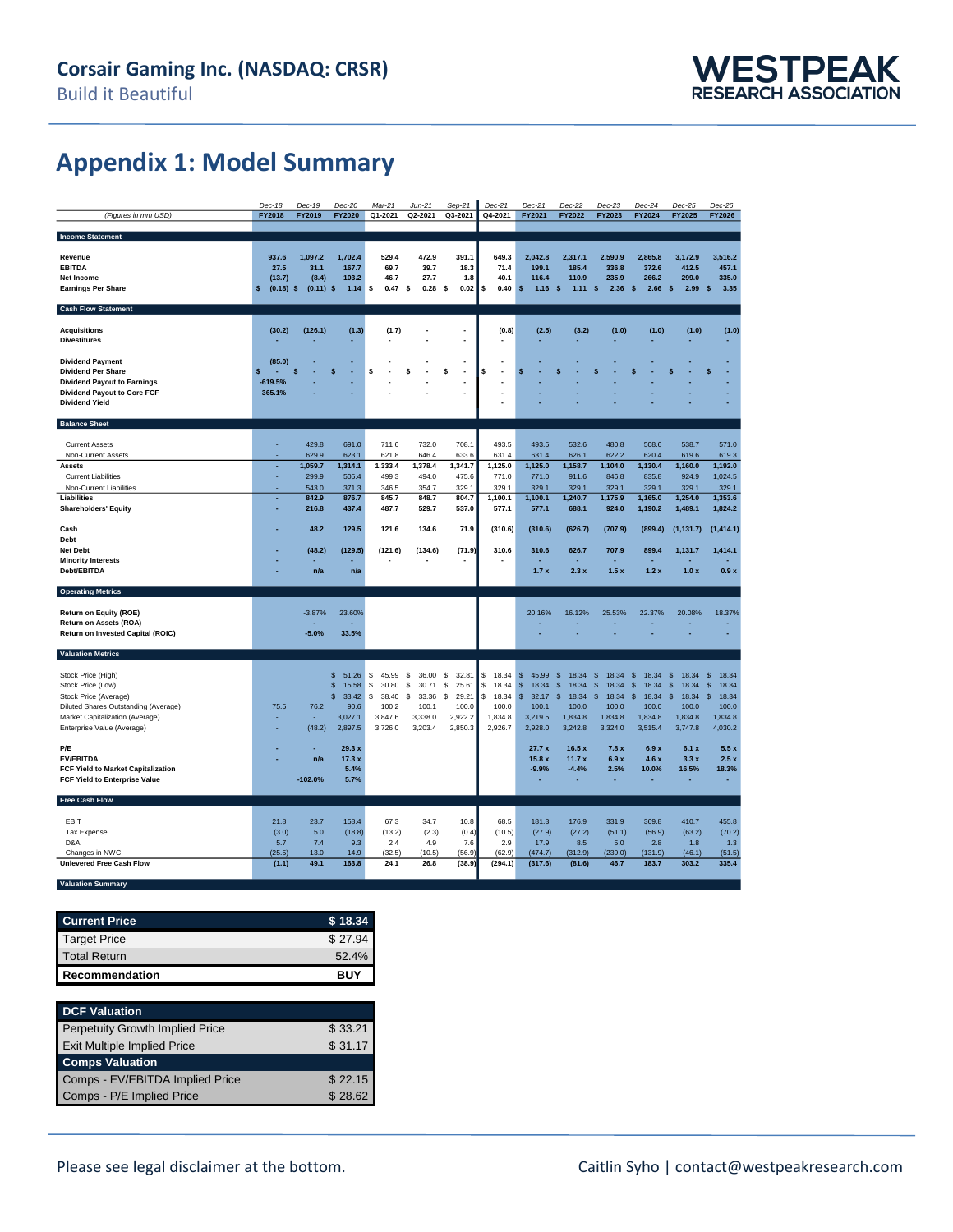

# **Appendix 2: Discounted Cash Flow Analysis**

|                                                  | $Dec-18$ | $Dec-19$ | $Dec-20$ | Mar-21       | $Jun-21$ | $Sep-21$       | $Dec-21$ | Dec-21   | Dec-22        | $Dec-23$ | $Dec-24$ | $Dec-25$ | $Dec-26$ |
|--------------------------------------------------|----------|----------|----------|--------------|----------|----------------|----------|----------|---------------|----------|----------|----------|----------|
| (Figures in mm USD)                              | FY2018   | FY2019   | FY2020   | Q1-2021      | Q2-2021  | Q3-2021        | Q4-2021  | FY2021   | <b>FY2022</b> | FY2023   | FY2024   | FY2025   | FY2026   |
|                                                  |          |          |          |              |          |                |          |          |               |          |          |          |          |
| <b>WACC Calculations</b>                         |          |          |          |              |          |                |          |          |               |          |          |          |          |
|                                                  |          |          |          |              |          |                |          |          |               |          |          |          |          |
| <b>Cost of Equity</b>                            |          |          |          |              |          |                |          |          |               |          |          |          |          |
| 1.5%<br>Risk-free rate                           |          |          |          |              |          |                |          |          |               |          |          |          |          |
| 9.9%<br>Expected market return                   |          |          |          |              |          |                |          |          |               |          |          |          |          |
| 8.4%<br><b>Market Risk Premium</b>               |          |          |          |              |          |                |          |          |               |          |          |          |          |
| 1.00<br>Beta                                     |          |          |          |              |          |                |          |          |               |          |          |          |          |
| 9.94%<br><b>Cost of Equity</b>                   |          |          |          |              |          |                |          |          |               |          |          |          |          |
|                                                  |          |          |          |              |          |                |          |          |               |          |          |          |          |
| <b>Cost of Debt</b>                              |          |          |          |              |          |                |          |          |               |          |          |          |          |
| 1.5%<br>Pre-tax cost of debt                     |          |          |          |              |          |                |          |          |               |          |          |          |          |
| Debt Adjustment Factor<br>1.62                   |          |          |          |              |          |                |          |          |               |          |          |          |          |
| 15.4%<br>Effective tax rate                      |          |          |          |              |          |                |          |          |               |          |          |          |          |
| <b>Cost of Debt</b><br>2.03%                     |          |          |          |              |          |                |          |          |               |          |          |          |          |
|                                                  |          |          |          |              |          |                |          |          |               |          |          |          |          |
| <b>WACC</b>                                      |          |          |          |              |          |                |          |          |               |          |          |          |          |
| 1,834.8<br>Market value of equity                |          |          |          |              |          |                |          |          |               |          |          |          |          |
| 248.8<br>Market value of debt                    |          |          |          |              |          |                |          |          |               |          |          |          |          |
| <b>Total Capitalization</b><br>2,083.6           |          |          |          |              |          |                |          |          |               |          |          |          |          |
| 9.9%<br>Cost of equity                           |          |          |          |              |          |                |          |          |               |          |          |          |          |
| Cost of debt<br>2.0%                             |          |          |          |              |          |                |          |          |               |          |          |          |          |
| <b>WACC</b><br>9.0%                              |          |          |          |              |          |                |          |          |               |          |          |          |          |
|                                                  |          |          |          |              |          |                |          |          |               |          |          |          |          |
| <b>Free Cash Flow</b>                            |          |          |          |              |          |                |          |          |               |          |          |          |          |
|                                                  |          |          |          |              |          |                |          |          |               |          |          |          |          |
| EBIT                                             | 21.8     | 23.7     | 158.4    | 67.3         | 34.7     | 10.8           | 68.5     | 181.3    | 176.9         | 331.9    | 369.8    | 410.7    | 455.8    |
| Less: Tax expense                                | (3.0)    | 5.0      | (18.8)   | (13.2)       | (2.3)    | (0.4)          | (10.5)   | (27.9)   | (27.2)        | (51.1)   | (56.9)   | (63.2)   | (70.2)   |
| Add: Depreciation and amortization               | 5.7      | 7.4      | 9.3      | 2.4          | 4.9      | 7.6            | 2.9      | 17.9     | 8.5           | 5.0      | 2.8      | 1.8      | 1.3      |
| Less: Change in net working capital              | (25.5)   | 13.0     | 14.9     | (32.5)       | (10.5)   | (56.9)         | (374.9)  | (474.7)  | (312.9)       | (239.0)  | (131.9)  | (46.1)   | (51.5)   |
| <b>Unlevered Free Cash Flow</b>                  | (1.1)    | 49.1     | 163.8    | 24.1         | 26.8     | (38.9)         | $-294.1$ | $-317.6$ | $-81.6$       | 46.7     | 183.7    | 303.2    | 335.4    |
| Discount factor                                  |          |          |          | $\sim$       | ×.       | ×.             | 0.25     | 0.25     | 1.25          | 2.25     | 3.25     | 4.25     | 5.25     |
| <b>Present Value of Unlevered Free Cash Flow</b> |          |          |          | $\mathbf{r}$ | $\sim$   | $\blacksquare$ | (287.8)  | $-310.8$ | $-73.3$       | 38.5     | 138.8    | 210.2    | 213.4    |
|                                                  |          |          |          |              |          |                |          |          |               |          |          |          |          |

#### **Discounted Cash Flow Valuations**

| <b>Perpetuity Growth Method</b> |         | <b>Exit Multiple Method</b>        |          |                                   |                |            |                             | <b>WACC</b>           |                       |                                  |
|---------------------------------|---------|------------------------------------|----------|-----------------------------------|----------------|------------|-----------------------------|-----------------------|-----------------------|----------------------------------|
| <b>Perpetuity Growth Rate</b>   | 2.0%    | <b>Terminal EV/EBITDA Multiple</b> | 10.0x    |                                   | 10.20%         | 9.70%      | 9.20%                       | 8.70%                 | 8.20%                 |                                  |
| PV sum of unlevered FCF         | 387.4   | PV sum of unlevered FCF            | 387.4    |                                   | $1.00\%$ S     | 23.94      | 25.88<br>-8                 | 28.07<br>-96          | -SS<br>30.55          | 33.39<br>$\mathbf{\mathfrak{L}}$ |
| Terminal value                  | 3.111.8 | Terminal value                     | 2908.269 |                                   | $1.50\%$ S     | 25.32      | 27.47<br>$\mathbf{\hat{z}}$ | £.<br>29.90           | 32.68<br>£.           | 35.88<br>\$                      |
| <b>Enterprise Value</b>         | 3.499.2 | <b>Enterprise Value</b>            | 3,295.6  | Perpetuity<br>irowth Rate         | $2.00\%$ S     | 26.88      | 29.26<br>-SS                | SS.<br>31.98          | S.<br>35.11           | 38.76<br>-S                      |
| Add: Cash                       | 71.9    | Add: Cash                          | 71.9     |                                   | $2.50\%$ S     | 28.63      | 31.30<br>-8                 | 34.37<br>SS.          | 37.95<br>S.           | 42.16<br>-SS.                    |
| Less: Debt                      | 248.8   | Less: Debt                         | 248.8    | O                                 | $3.00\%$ S     | $30.64$ \$ | $33.64$ \$                  | $37.15$ \$            | $41.27$ \$            | 46.20                            |
| Less: Other EV adjustments      |         | Less: Other EV adjustments         |          |                                   |                |            |                             |                       |                       |                                  |
| <b>Equity Value</b>             | 3,322.2 | <b>Equity Value</b>                | 3,118.7  |                                   |                |            |                             | <b>WACC</b>           |                       |                                  |
| Shares outstanding              | 100.0   | Shares outstanding                 | 100.0    |                                   |                | 10.20%     | 9.70%                       | 9.20%                 | 8.70%                 | 8.20%                            |
| <b>Implied Share Price</b>      | \$33.21 | <b>Implied Share Price</b>         | \$31.17  |                                   | $8.0 \times$ S | 23.78      | -8<br>24.42                 | 25.08<br>$\mathbf{R}$ | 25.76<br>-S.          | 26.46<br>- \$                    |
|                                 |         |                                    |          | Terminal<br>EV/EBITDA<br>Multiple | 9.0x           | 26.53      | 24<br>-8                    | .96<br>Я              | 28.71<br>$\mathbf{R}$ | 29.48<br>\$.                     |
| <b>Current Price</b>            | 18.34   | Current Price                      | \$18.34  |                                   | 10.0x          | 29.27      | 30.05                       | 30.84                 | 31.66                 | 32.50<br>s.                      |
| <b>Implied Price</b>            | 33.21   | <b>Implied Price</b>               | 31.17    |                                   | 11.0x          | 32.02      | 32.86                       | 33.72<br>S.           | 34.61<br>-96.         | 35.52<br>-SS.                    |
| <b>Total Return</b>             |         | 81.1% Total Return                 | 70.0%    |                                   | 12.0x          | 34.76      | 35.67<br>- 86               | 36.60                 | 37.56                 | 38.54                            |

| Exit Multiple Method |          |                   |            |                   |                |                                         |  | <b>WACC</b> |       |                |     |  |
|----------------------|----------|-------------------|------------|-------------------|----------------|-----------------------------------------|--|-------------|-------|----------------|-----|--|
| <b>TDA Multiple</b>  | 10.0x    |                   |            | 10.20%            | 9.70%<br>9.20% |                                         |  |             | 8.70% |                |     |  |
| ered FCF             | 387.4    |                   |            | $1.00\%$ \$ 23.94 | -SS            | 25.88 \$ 28.07                          |  |             | - \$  | 30.55 \$ 33.39 |     |  |
|                      | 2908.269 | uity<br>Rate      |            |                   |                | 1.50% \$ 25.32 \$ 27.47 \$ 29.90 \$     |  |             |       | 32.68 \$ 35.88 |     |  |
|                      | 3.295.6  | Æ<br>۵            |            |                   |                | <b>2.00% \$26.88 \$29.26 \$31.98 \$</b> |  |             |       | $35.11$ \$     |     |  |
|                      | 71.9     | ەھ<br>م<br>ة<br>ق | $2.50\%$ S |                   |                | 28.63 \$ 31.30 \$ 34.37                 |  |             | -S    | $37.95$ \$     |     |  |
|                      | 248.8    |                   | $3.00\%$ S | $30.64$ \$        |                | 33.64 \$ 37.15 \$                       |  |             |       | 41.27          | -96 |  |

|                                                                                                                                                                                                                                                                    |                                |  | <b>WACC</b> |  |  |
|--------------------------------------------------------------------------------------------------------------------------------------------------------------------------------------------------------------------------------------------------------------------|--------------------------------|--|-------------|--|--|
|                                                                                                                                                                                                                                                                    | 10.20% 9.70% 9.20% 8.70% 8.20% |  |             |  |  |
| 8.0 x \$ 23.78 \$ 24.42 \$ 25.08 \$ 25.76 \$ 26.46<br>9.0 x \$ 26.53 \$ 27.24 \$ 27.96 \$ 28.71 \$ 29.48<br>10.0 x \$ 29.27 \$ 30.05 \$ 30.84 \$ 31.66 \$ 32.50<br>11.0 x \$ 32.02 \$ 32.86 \$ 33.72 \$ 34.61 \$ 35.52<br>12.0 x \$ 34.76 \$ 35.67 \$ 36.60 \$ 37. |                                |  |             |  |  |
|                                                                                                                                                                                                                                                                    |                                |  |             |  |  |
|                                                                                                                                                                                                                                                                    |                                |  |             |  |  |
|                                                                                                                                                                                                                                                                    |                                |  |             |  |  |
|                                                                                                                                                                                                                                                                    |                                |  |             |  |  |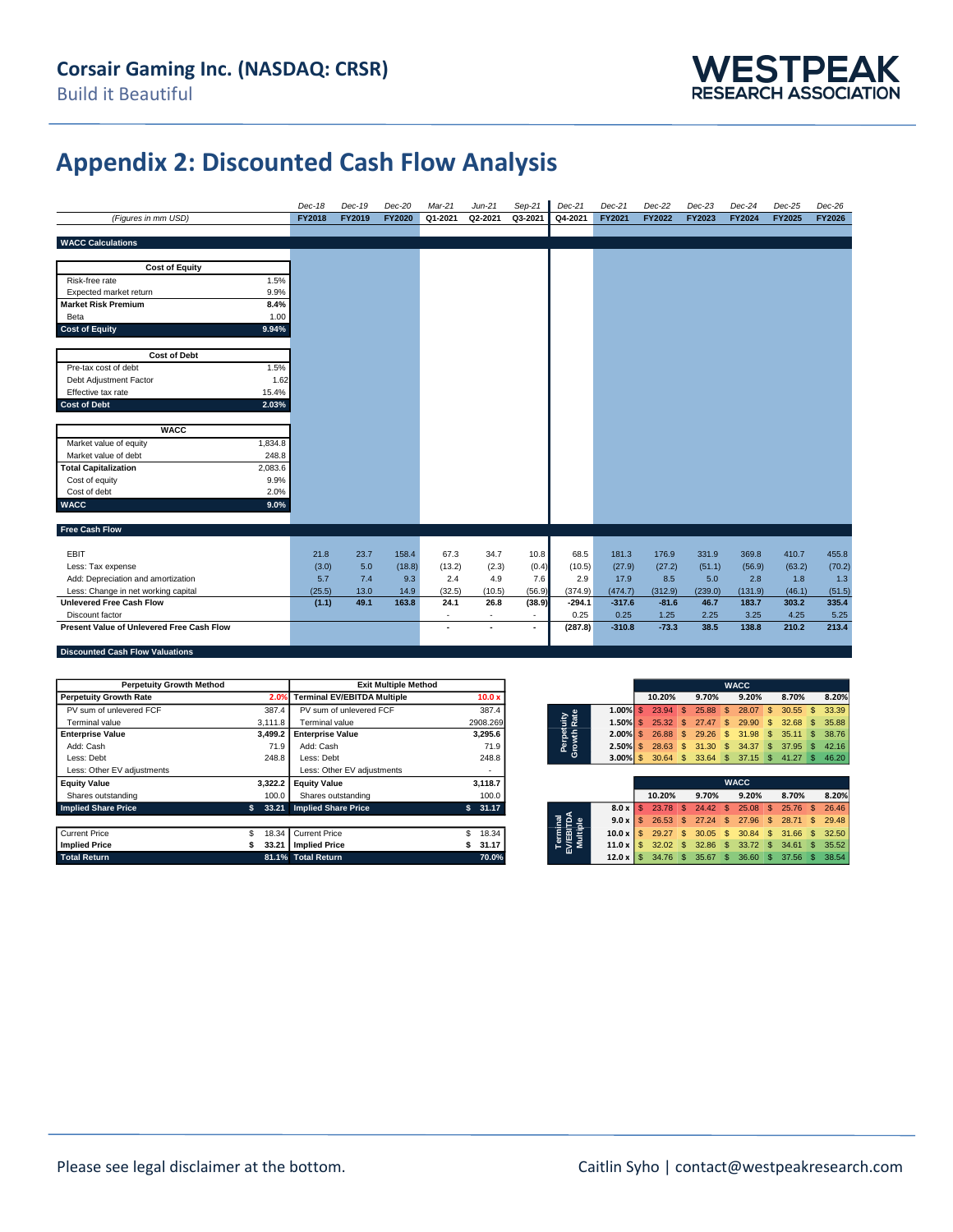

# **Appendix 3: Comparable Companies Analysis**

| (Figures in mm USD)                |              |                        |                     |                           | <b>EV/EBITDA Multiple</b> |                           |                                                     | <b>P/E Multiple</b> |                   |       |           |           |           |
|------------------------------------|--------------|------------------------|---------------------|---------------------------|---------------------------|---------------------------|-----------------------------------------------------|---------------------|-------------------|-------|-----------|-----------|-----------|
| Company                            | Ticker       | <b>Equity</b><br>Value | Enterprise<br>Value | 2020A<br><b>EV/EBITDA</b> | 2021E<br><b>EV/EBITDA</b> | 2022E<br><b>EV/EBITDA</b> | 2020A<br><b>Diluted EPS Diluted EPS Diluted EPS</b> | 2021E               |                   | 2022E | 2020A P/E | 2021E P/E | 2022E P/E |
| <b>Turtle Beach Corporation</b>    | (NASDAQ:HEAF | 377.3                  | 357.4               | 6.5x                      | 8.9x                      | 8.9 x                     | $2.4$ \$                                            |                     | $1.63$ \$         | 1.29  | 9.9x      | 14.5x     | 18.3x     |
| Razer Inc.                         | (HKG:1337)   | 2,768.1                | 2,276.9             | 81.3x                     | 27.1 x                    | 28.0 x                    | $0.00\,$ \$                                         |                     | $0.01$ \$         | 0.01  | 2,461.5 x | 50.0x     | 50.0x     |
| Logitech International S.A.        | (SWX:LOGN)   | 13,763.5               | 12,668.4            | 10.3x                     | 15.2x                     | 13.0x                     | $5.5\quad$                                          |                     | $3.84$ \$         | 4.13  | 14.9 x    | 21.4x     | 19.9x     |
| Elecom Co., Ltd. (TSE:6750)        | (TYO:6750)   | 1,187.9                | 651.6               | 4.1x                      | 3.9x                      | 4.8 x                     | 1.1 S                                               |                     | $0.86$ \$         | 0.92  | 12.4x     | 15.2x     | 14.2x     |
| Dell Technologies Inc. (NYSE:DELL) | (NYSE:DELL)  | 44,038.8               | 71,707.8            | 7.2x                      | 5.6x                      | 6.9x                      | 4.2 $$$                                             |                     | 8.76 \$           | 7.10  | 13.7x     | 6.6x      | 8.1 x     |
|                                    |              |                        |                     |                           |                           |                           |                                                     |                     |                   |       |           |           |           |
| <b>Corsair Gaming Inc.</b>         | (XCH: TCK)   | 2,101.9                | 2,278.8             | 11.1 x                    | 11.6x                     | 10.1 x                    | 1.1 S                                               |                     | 1.33 <sup>5</sup> | 1.59  | 18.4x     | 15.8x     | 13.2 x    |
|                                    |              |                        |                     |                           |                           |                           |                                                     |                     |                   |       |           |           |           |
| <b>Median</b>                      |              |                        |                     |                           | 8.9x                      | 8.9x                      |                                                     |                     |                   |       |           | 15.2 x    | 18.3 x    |
| <b>Mean</b>                        |              |                        |                     |                           | 12.1 x                    | 12.3x                     |                                                     |                     |                   |       |           | 21.5x     | 22.1 x    |
|                                    |              |                        |                     |                           |                           |                           |                                                     |                     |                   |       |           |           |           |
| <b>High</b>                        |              |                        |                     |                           | 27.1 x                    | 28.0 x                    |                                                     |                     |                   |       |           | 50.0 x    | 50.0 x    |
| Low                                |              |                        |                     |                           | 3.9x                      | 4.8x                      |                                                     |                     |                   |       |           | 6.6x      | 8.1 x     |
|                                    |              |                        |                     |                           |                           |                           |                                                     |                     |                   |       |           |           |           |

|        | <b>EV/EBITDA Impliled Price</b> |  |       |  | P/E Implied Price |       |
|--------|---------------------------------|--|-------|--|-------------------|-------|
| Median | $15.74$ \$                      |  | 18.30 |  | $20.17$ \$        | 29.06 |
| Mean   | $22.15$ \$                      |  | 25.92 |  | $28.62$ \$        | 35.13 |
| High   | 51.66                           |  | 61.16 |  | 66.50 \$          | 79.50 |
| Low    | 5.94                            |  | 8.93  |  | $8.75$ \$         | 12.91 |
|        |                                 |  |       |  |                   |       |